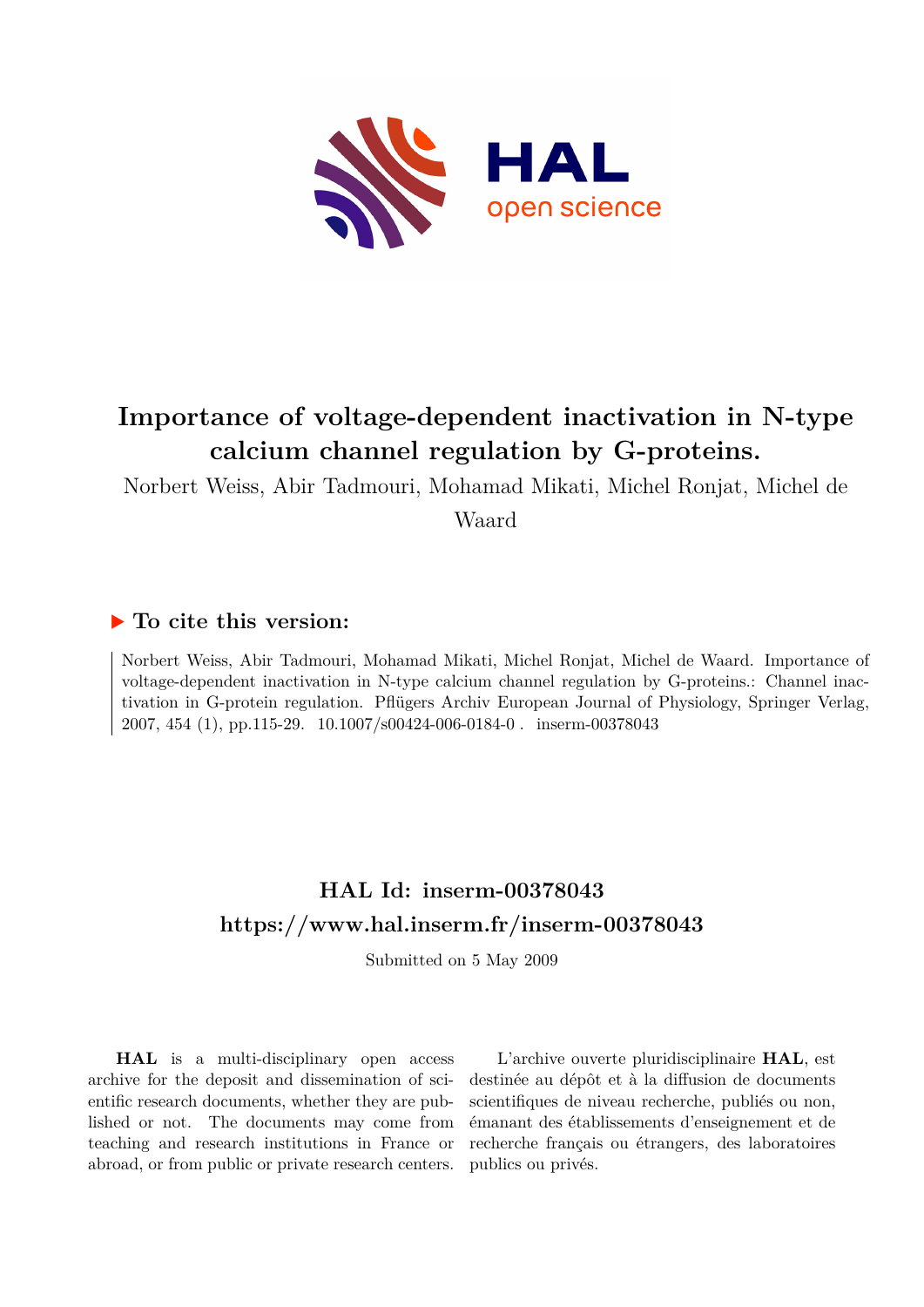# **Importance of voltage-dependent inactivation in N-type calcium channel regulation by G-proteins**

 $N$ orbert Weiss $^1$ , Abir Tadmouri $^1$ , Mohamad Mikati $^2$ , Michel Ronjat $^1$  & Michel De **Waard1\*** 

<sup>1</sup>Inserm U607, Laboratoire Canaux Calciques, Fonctions et Pathologies, 17 rue des Martyrs, 38054 Grenoble Cedex 09, France ; Commissariat à l'Energie Atomique, Grenoble, France ; Université Joseph Fourier, Grenoble, France.

<sup>2</sup>Department of Pediatrics, American University of Beirut Medical Center, Beirut, Lebanon.

**Running title:** Channel inactivation in G-protein regulation

**Corresponding author:** 

Dr. Michel De Waard Inserm U607, CEA, 17 Rue des Martyrs, Bât. C3, 38054 Grenoble Cedex 09, France. Tel. (33) 4 38 78 68 13 Fax (33) 4 38 78 50 41 E-mail : [michel.de-waard@cea.fr](mailto:michel.de-waard@cea.fr)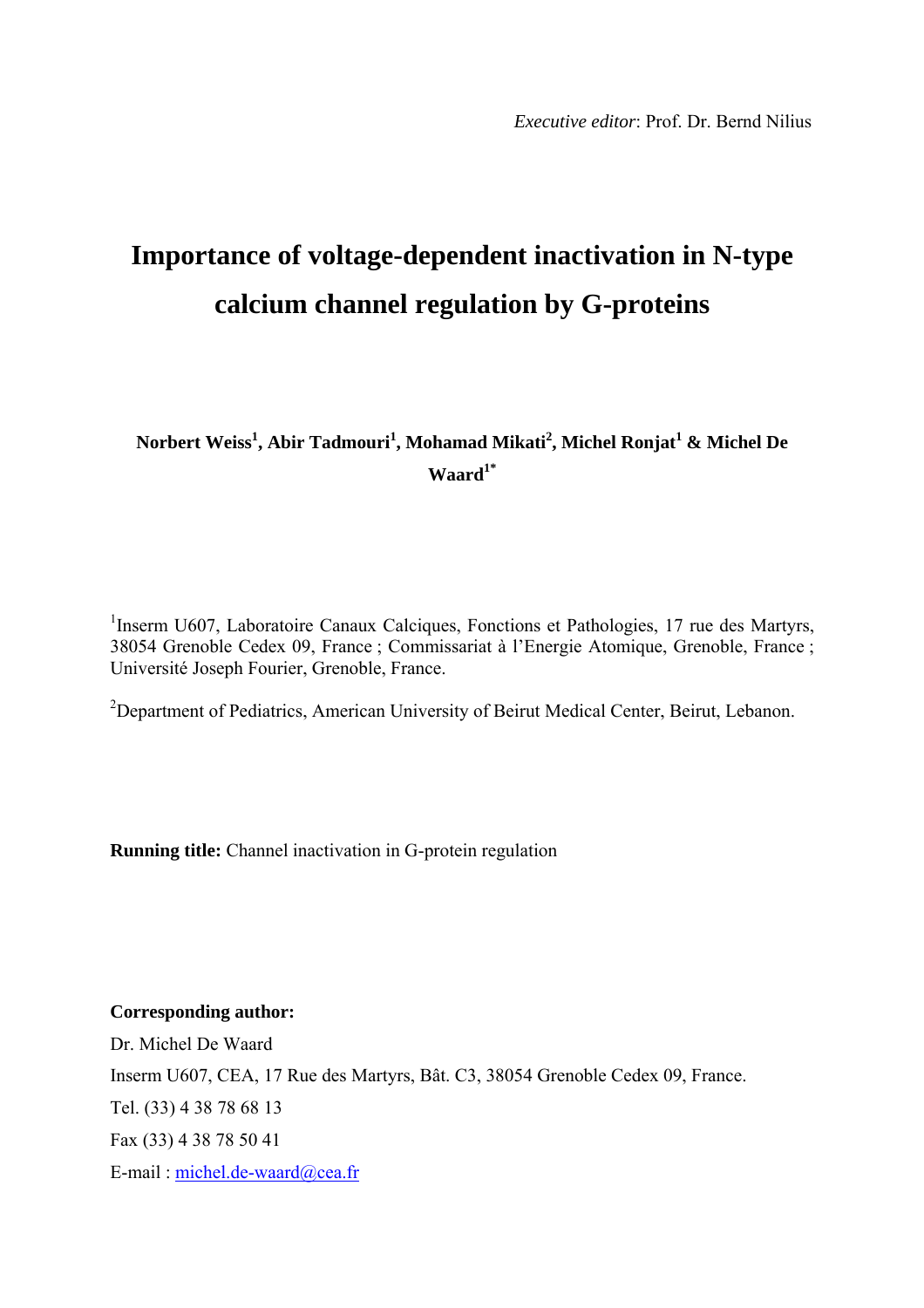#### **Abstract**

Direct regulation of N-type calcium channels by G-proteins is essential to control neuronal excitability and neurotransmitter release. Binding of the  $G_{\beta\gamma}$  dimer directly onto the channel is characterized by a marked current inhibition ("ON" effect), whereas the pore opening- and time-dependent dissociation of this complex from the channel produce a characteristic set of biophysical modifications ("OFF" effects). Although G-protein dissociation is linked to channel opening, the contribution of channel inactivation to G-protein regulation has been poorly studied. Here, the role of channel inactivation was assessed by examining timedependent G-protein de-inhibition of  $Ca<sub>v</sub>2.2$  channels in the presence of various inactivationaltering β subunit constructs. G-protein activation was produced via µ-opioid receptor activation using the DAMGO agonist. Whereas the "ON" effect of G-protein regulation is independent of the type of β subunit, the "OFF" effects were critically affected by channel inactivation. Channel inactivation acts as a synergistic factor to channel activation for the speed of G-protein dissociation. However, fast inactivating channels also reduce the temporal window of opportunity for G-protein dissociation, resulting in a reduced extent of current recovery, whereas slow inactivating channels undergo a far more complete recovery from inhibition. Taken together, these results provide novel insights on the role of channel inactivation in N-type channel regulation by G-proteins and contribute to the understanding of the physiological consequence of channel inactivation in the modulation of synaptic activity by G-protein coupled receptors.

**Key words:** N-type calcium channel; Ca<sub>v</sub>2.2 subunit; G-protein; G-protein coupled receptor; µ-opioid receptor; inactivation; β subunit.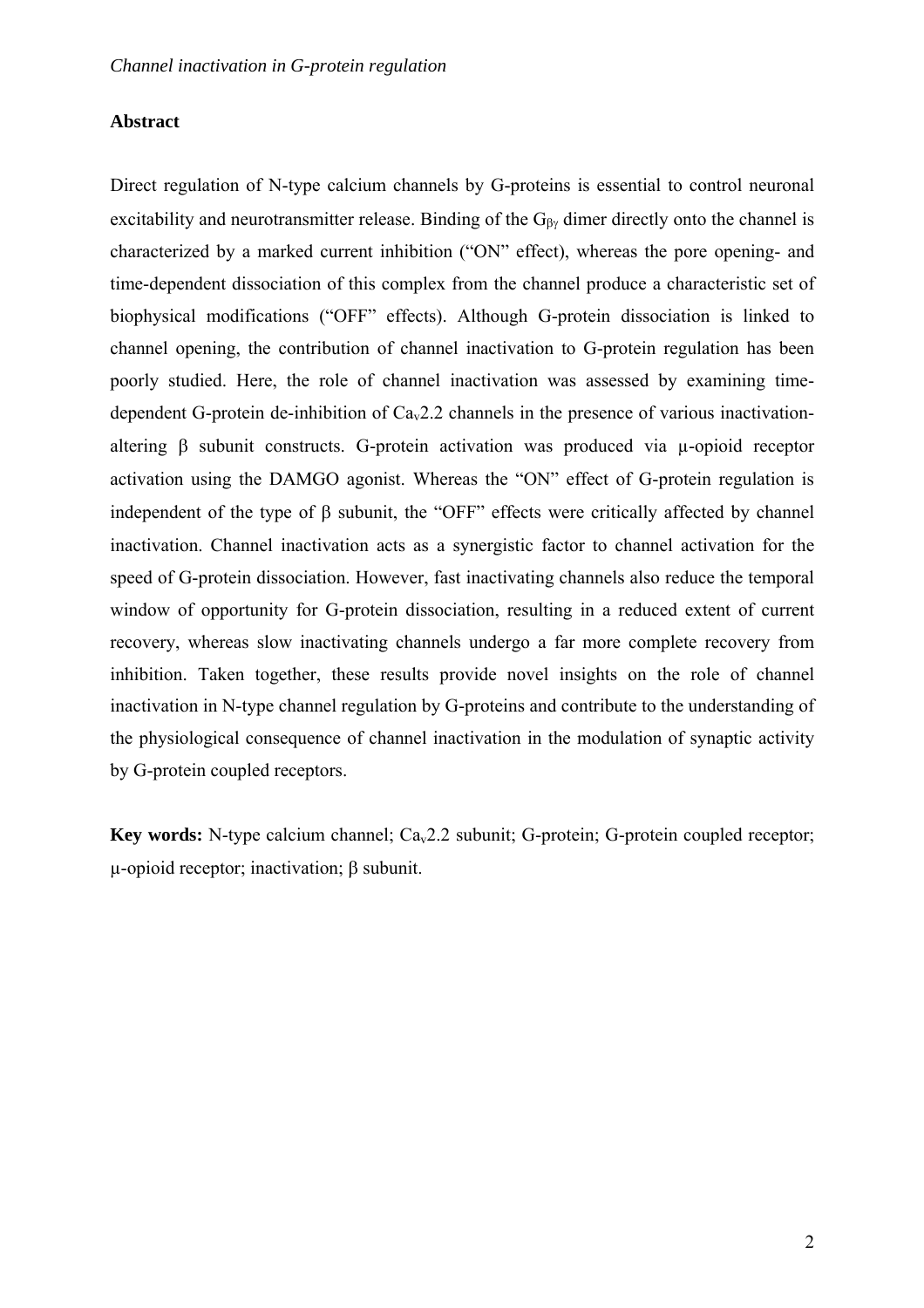### **Introduction**

Voltage-dependent N-type calcium channels play a crucial role in neurotransmitter release at central and peripheral synapse (3, 47). Several subtypes of N-type channels are known to exist that differ in their inactivation properties either because of differences in subunit composition (43) or because they represent splice variants (5, 28). N-type channels are strongly regulated by G-protein coupled receptors (GPCRs) (4, 18, 25, 29, 30). Direct regulation by G-proteins involves the binding of the  $G_{\beta\gamma}$  dimer (22, 27) on various structural determinants of Ca<sub>v</sub>2.2, the pore-forming subunit of N-type channels (1, 12, 15, 23, 33, 38, 44, 53). This regulation is characterized by typical biophysical modifications of channel properties (14), including: i) a marked current inhibition (7, 51), ii) a slowing of activation kinetics (30), iii) a depolarizing shift of the voltage-dependence of activation (4), iv) a current facilitation following prepulse depolarization (26, 42), and v) a modification of inactivation kinetics (52). Current inhibition has been attributed to  $G_{\beta\gamma}$  binding onto the channel ("ON" effect), whereas all other channel modifications are a consequence of a variable time-dependent dissociation of  $G_{\beta\gamma}$  from the channel ("OFF" effects) (48). Although the dissociation of  $G_{\beta\gamma}$  was previously described as voltage-dependent (17), it was then suggested that channel opening following membrane depolarisation was more likely responsible for the removal of  $G_{\beta\gamma}$  (35). More recently, we have shown that the voltage-dependence of the time constant of  $G_{\beta\gamma}$  dissociation was directly correlated to the voltage-dependence of channel activation suggesting that  $G_{\beta\gamma}$  dissociation is in fact intrinsically voltage-independent (48).

Although  $G_{\beta\gamma}$  dissociation, and the resultant characteristic biophysical changes associated with it, has been correlated with channel activation, the contribution of channel inactivation in G-protein regulation has been barely studied. Evidence that such a link may exist has emerged from a pioneering study from the group of Prof. Catterall (23) in which it was demonstrated that mutations of the β subunit binding domain of Cav2.1, known to affect inactivation, also modify G-protein modulation. A slower inactivating channel, in which the Arg residue of the QQIER motif of this domain was substituted by Glu, enhanced the prepulse facilitation suggesting that the extent of G-protein dissociation was enhanced. However, establishing a specific relationship between channel inactivation and G-protein regulation with mutants of such a motif is rendered difficult because this motif is also a  $G_{\beta\gamma}$  binding determinant (15, 23, 53). Indeed, mutations of this motif are expected to decrease the affinity of G-proteins for the channel, and hence may facilitate G-protein dissociation. Differences in G-protein regulation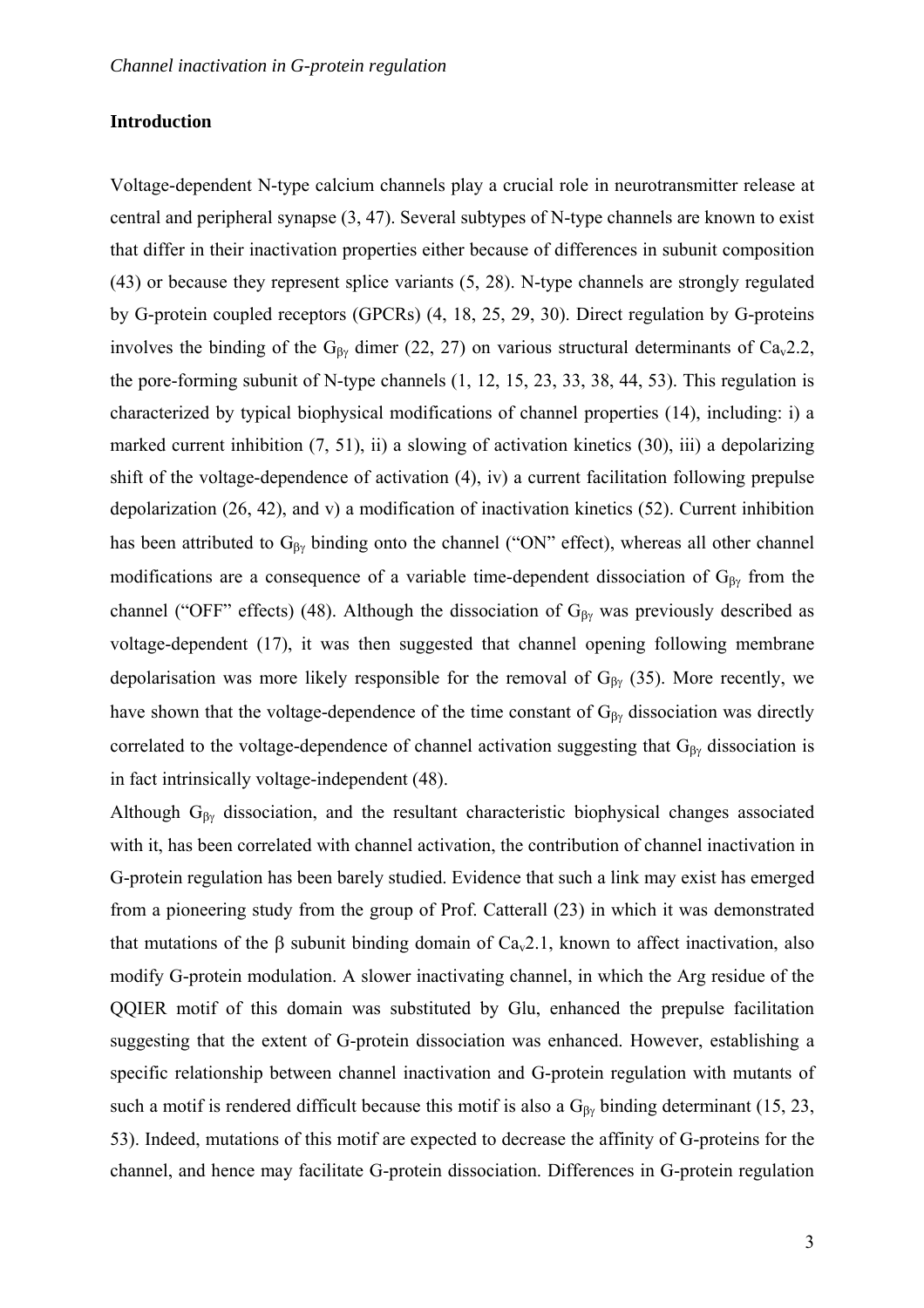of Ca<sub>v</sub>2.2 channels have also been reported if the channel is associated to  $\beta$  subunit that induce different inactivation kinetics (11, 20, 31). However, in none of these studies, a formal link between channel inactivation and G-protein regulation has been established.

In this study, we analyzed how modifying channel inactivation kinetics could affect the parameters of G-protein dissociation (time constant and extent of dissociation). We used a method of analysis that was recently developed on N-type channels for extracting all parameters of G-protein regulation at regular potential values, independently of the use of prepulse depolarisations (49). The objective was to perform a study in which the structural properties of the pore-forming subunit would remain unaltered in order to keep the known Gprotein binding determinants of the channel functionally intact. Structural analogues of  $\beta$ subunits, known or expected to modify channel inactivation properties, were used (16, 32, 40). It is concluded that fast inactivation accelerates G-protein dissociation from the channel, whereas slow inactivation slows down the process. However, channel inactivation also reduces the temporal window of opportunity in which G-protein dissociation can be observed. Far less recovery is observed for channels that undergo fast inactivation, whereas slow inactivating channels display almost complete G-protein dissociation. With regard to the landmark effects of G-protein regulation, it is concluded that the "ON" effect (extent of Gprotein inhibition) is independent of the type of inactivation provided by β subunits, whereas all "OFF" effects (slowing of activation and inactivation kinetics, shift of the voltagedependence of activation) are largely influenced by the kinetics of channel inactivation induced by the  $\beta$  constructs. These results better explain the major differences that can be observed in the regulation of functionally distinct N-type channels. Furthermore, they provide an insight of the potential influence of channel inactivation in modulating G-protein regulation of N-type channels at the synaptic level.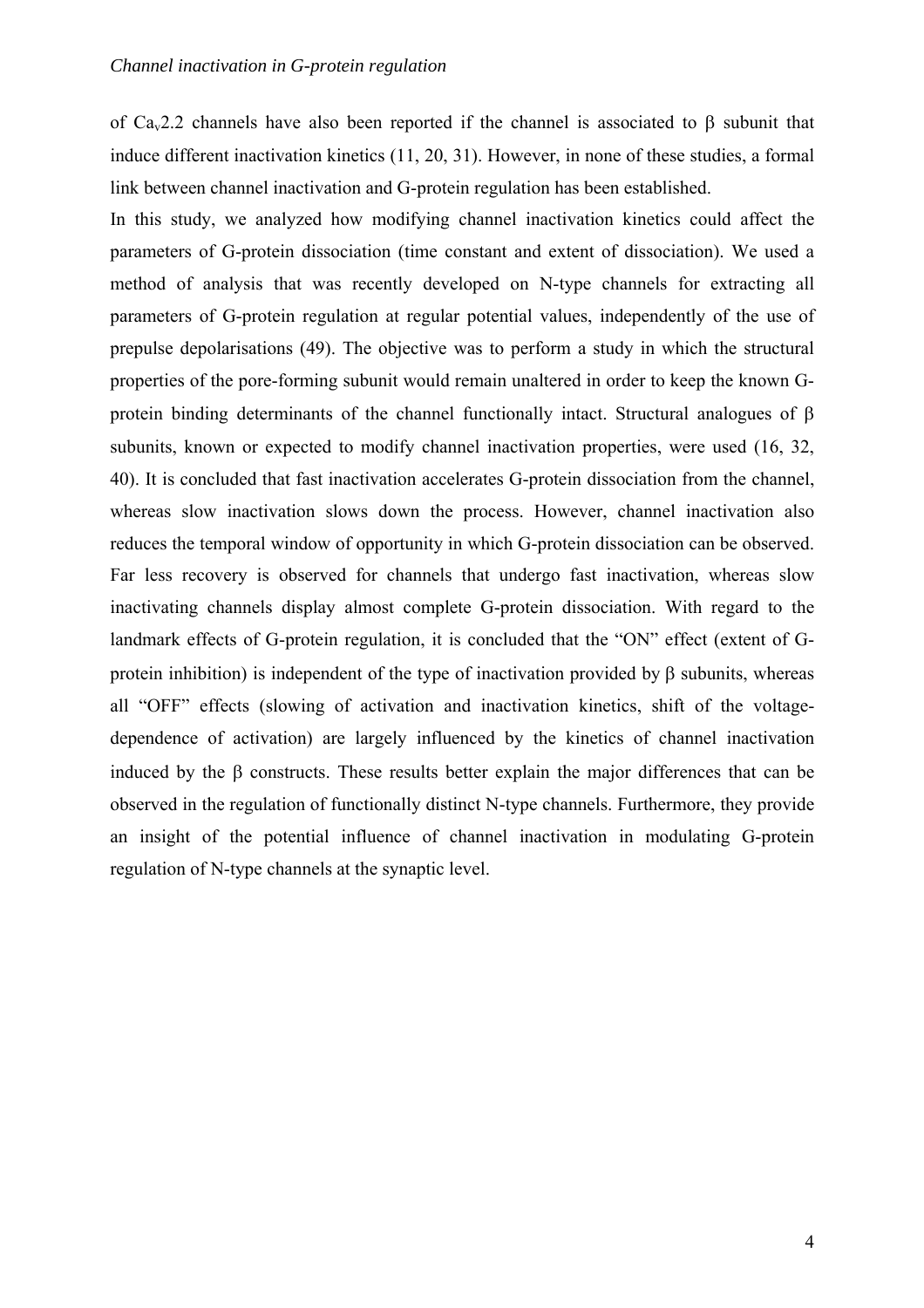### **Materials and Methods**

#### **Materials**

The cDNAs used in this study were rabbit  $Ca<sub>v</sub>2.2$  (GenBank accession number D14157), rat  $β<sub>1b</sub>$  (X61394), rat  $β<sub>2a</sub>$  (M80545), rat  $β<sub>3</sub>$  (M88751), rat  $β<sub>4</sub>$  (L02315) and rat μ-opioid receptor  $(rMOR,$  provided by Dr. Charnet). D-Ala<sup>2</sup>, Me-Phe<sup>4</sup>, glycinol<sup>5</sup>)-Enkephalin (DAMGO) was from Bachem (Bubendorf, Germany).

### **Molecular biology**

The CD8- $\beta_{1b}$  chimera was generated by polymerase chain reaction (PCR) amplification of the full length  $\beta_{1b}$  using oligonucleotide primers  $5'$ -CGCGGATCCGTCCAGAAGAGCGGCATGTCCCGGGGCCCTTACCCA-3' (forward) and 5'-ACGTGAATTCGCGGATGTAGACGCCTTGTCCCCAGCCCTCCAG-3' (reverse) and the PCR product was subcloned into the *Bam*HI and *Eco*RI sites of the pcDNA3-CD8 βARK-myc vector after removing the βARK insert (vector generously provided by D. Lang, Geneva University, Geneva, Switzerland). The truncated N-terminal  $\beta_{1b}$  construct ( $\beta_{1b}$   $_{\text{AN}}$ , coding for amino acid residues 58 to 597) was performed as described above using the primers 5<sup>2</sup> CGCGGATCCACCATGGGCTCAGCAGAGTCCTACACGAGCCGGCCGTCAGAC-3'  $(forward)$  and  $5'$ -CGGGGTACCGCGGATGTAGACGCCTTGTCCCCAGCCCTCCAGCTC-3' (reverse) and the PCR product was subcloned into the *Kpn*I and *Bam*HI sites of the pcDNA3.1(-) vector (Invitrogen). The truncated N-terminal  $\beta_3$  construct  $(\beta_{3 \wedge N}, \text{coding for amino acid residues } 16$ to 484) was performed using the primers 5'- CGCGGATCCACCATGGGTTCAGCCGACTCCTACACCAGCCGCCCCTCTCTGGAC- $3'$  (forward) and  $5'$ -CGGGGTACCGTAGCTGTCTTTAGGCCAAGGCCGGTTACGCTGCCAGTT-3' (reverse)

and the PCR product was subcloned into the *Kpn*I and *Bam*HI sites of the pcDNA3.1(-) vector.

#### **Transient expression in Xenopus oocytes**

Stage V and VI oocytes were surgically removed from anesthetized adult *Xenopus laevis* and treated for 2-3 h with 2 mg/ml collagenase type 1A (Sigma). Injection into the cytoplasm of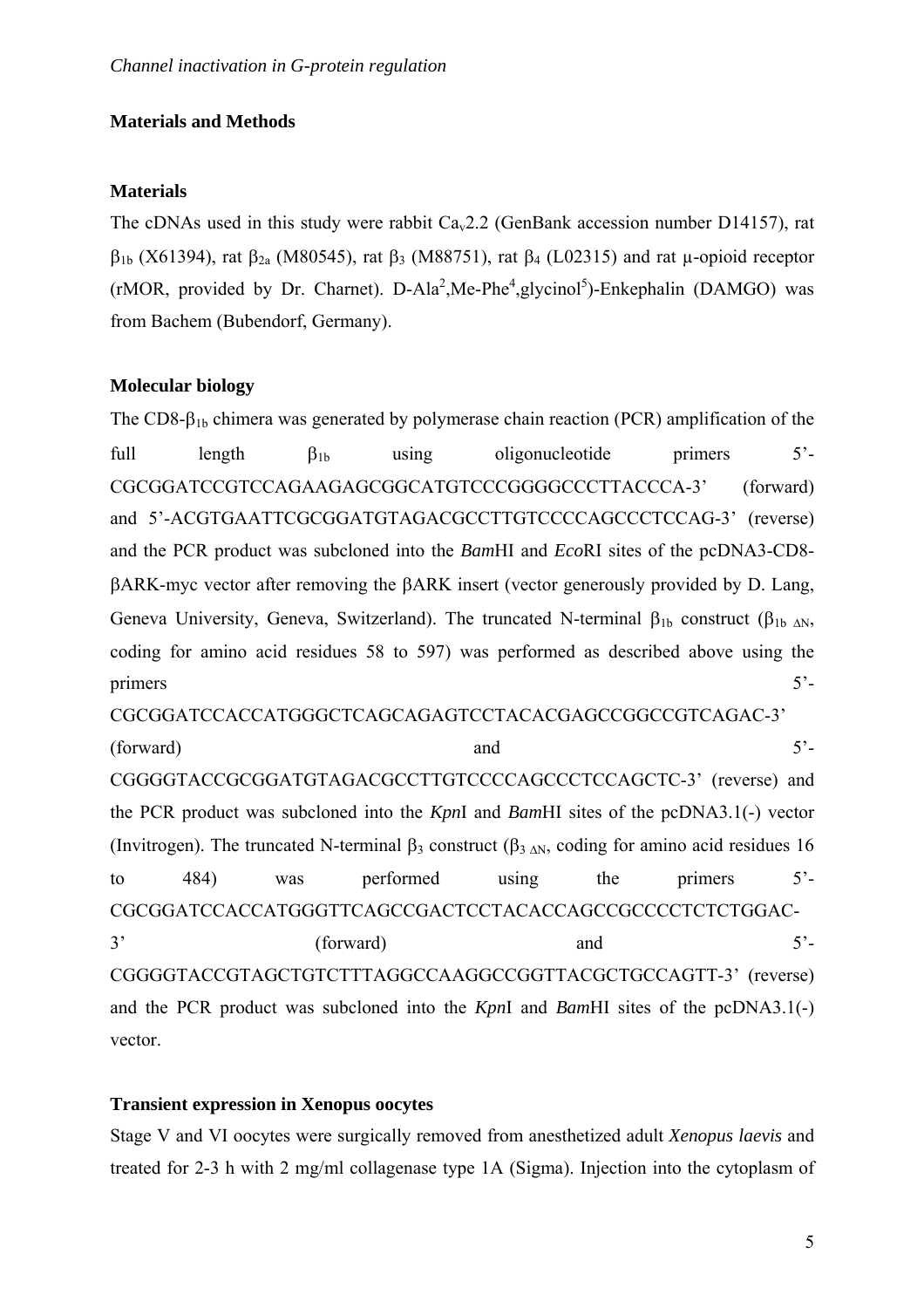cells was performed with 46 nl of various cRNA mixture *in vitro* transcribed using the SP6 or T7 mMessage mMachine Kit (Ambion, Cambridgeshire, UK) (0.3  $\mu$ g/ $\mu$ l Ca<sub>v</sub>2.2 + 0.3  $\mu$ g/ $\mu$ l  $\mu$ -opioid receptor + 0.1  $\mu$ g/ $\mu$ l of one of the different calcium channel β constructs. Cells were incubated at 19°C in defined nutrient oocyte medium as described (19).

### **Electrophysiological recording**

After incubation for 2-4 days, macroscopic currents were recorded at room temperature (22-  $24^{\circ}$ C) using two-electrode voltage-clamp in a bathing medium containing (in mM): Ba(OH)<sub>2</sub> 40, NaOH 50, KCl 3, HEPES 10, niflumic acid 0.5, pH 7.4 with methanesulfonic acid. Electrodes filled with (in mM): KCl 140, EGTA 10 and HEPES 10 (pH 7.2) had resistances between 0.5 and 1 MΩ. Macroscopic currents were recorded using Digidata 1322A and GeneClamp 500B amplifier (Axon Instruments, Union City, CA). Acquisition and analyses were performed using the pClamp 8 software (Axon Instruments). Recording were filtered at 2 kHz. Leak current subtraction was performed on-line by a P/4 procedure. DAMGO was applied at 10 µM by superfusion of the cells at 1 ml/min. All recordings were performed within 1 min after DAMGO produced maximal current inhibition. We observed that this procedure fully minimized voltage-independent G-protein regulation that took place later, 5- 10 min after DAMGO application (data not shown). Hence, the inhibition by DAMGO was fully reversible as assessed by washout experiments. Also, no run-down was observed during the time course of these experiments. Cells that presented signs of prepulse facilitation before µ-opioid receptor activation (tonic inhibition) were discarded from the analyses.

#### **Analyses of the parameters of G-protein regulation**

The method used to extract all biophysical parameters of G-protein regulation  $\left( \mathrm{GI}_{t_0} \right)$ , the initial extent of G-protein inhibition before the start of depolarisation,  $\tau$ , the time constant of Gprotein unbinding from the channel, and RI, the extent of recovery from inhibition at the end of a 500 ms test pulse, unless specified in the text) were described elsewhere (49). The key steps required to extract these parameters are briefly summarized in Fig. 1. This method is analogous to the method that relies on the use of prepulses but avoids many of the pitfalls of the latter (use of an interpulse potential that favours G-protein reassociation, differences in the rate of channel inactivation between control and G-protein regulated channels, and facilitation that occurs during the control test pulse) (49).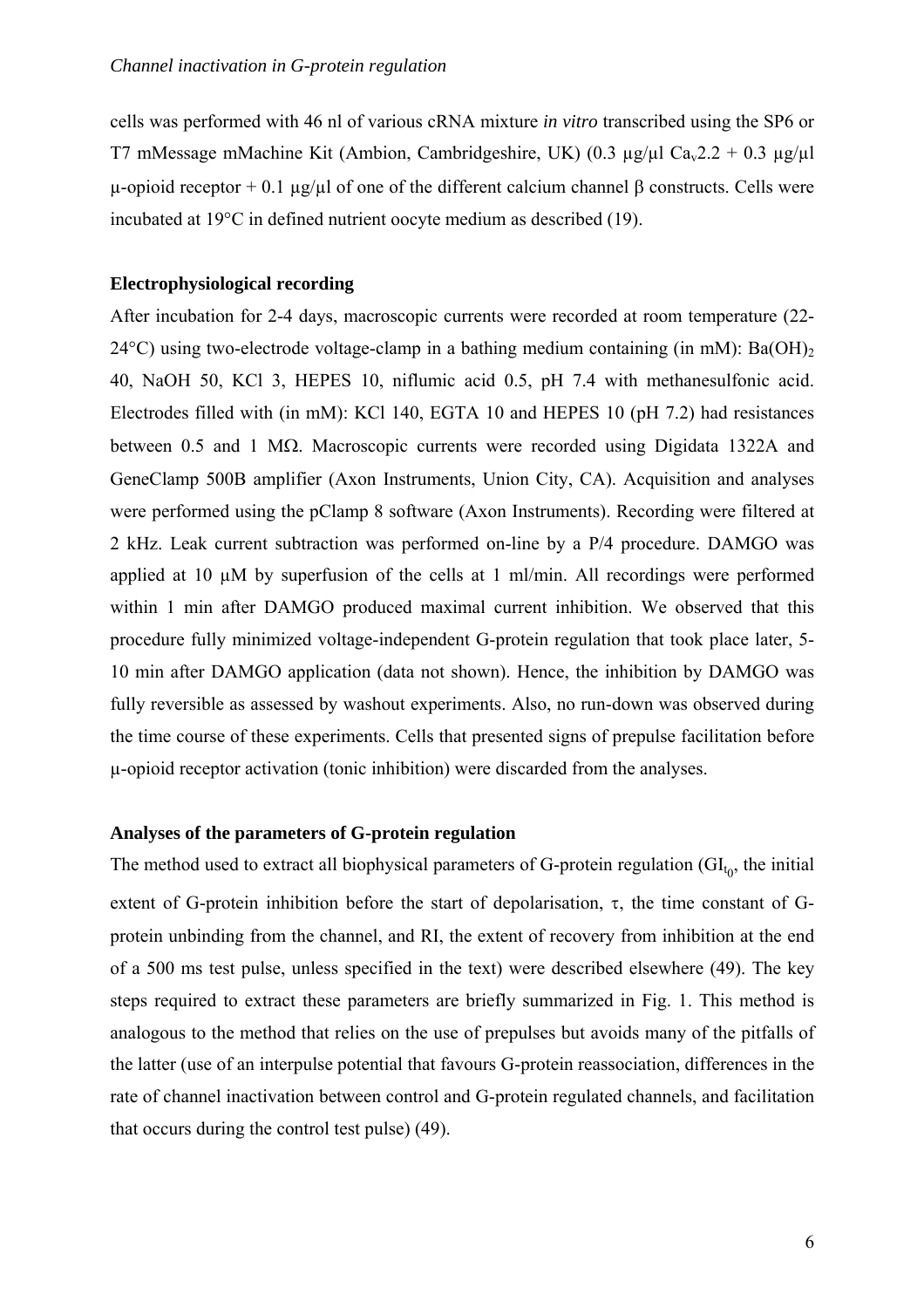### **Mathematical and statistical analyses**

Current-voltage relationships (*I/V*) were fitted with the modified Boltzmann equation  $I_{(V)}$  =  $G_{\text{max}} \times (V-E)/(1+\exp(-(V-V_{1/2})/k))$  where  $I_{(V)}$  represents the maximal current amplitude in response to a depolarisation at the potential V, G<sub>max</sub> the maximal conductance, E the inversion potential of the Ba<sup>2+</sup>, and k a slope factor. All data are given as mean  $\pm$  S.E.M for *n* number observations and statistical significance (*p*) was calculated using Student's *t*-test. Statistical significance for scatter plot analysis was performed using the Spearman Rank Order correlation test.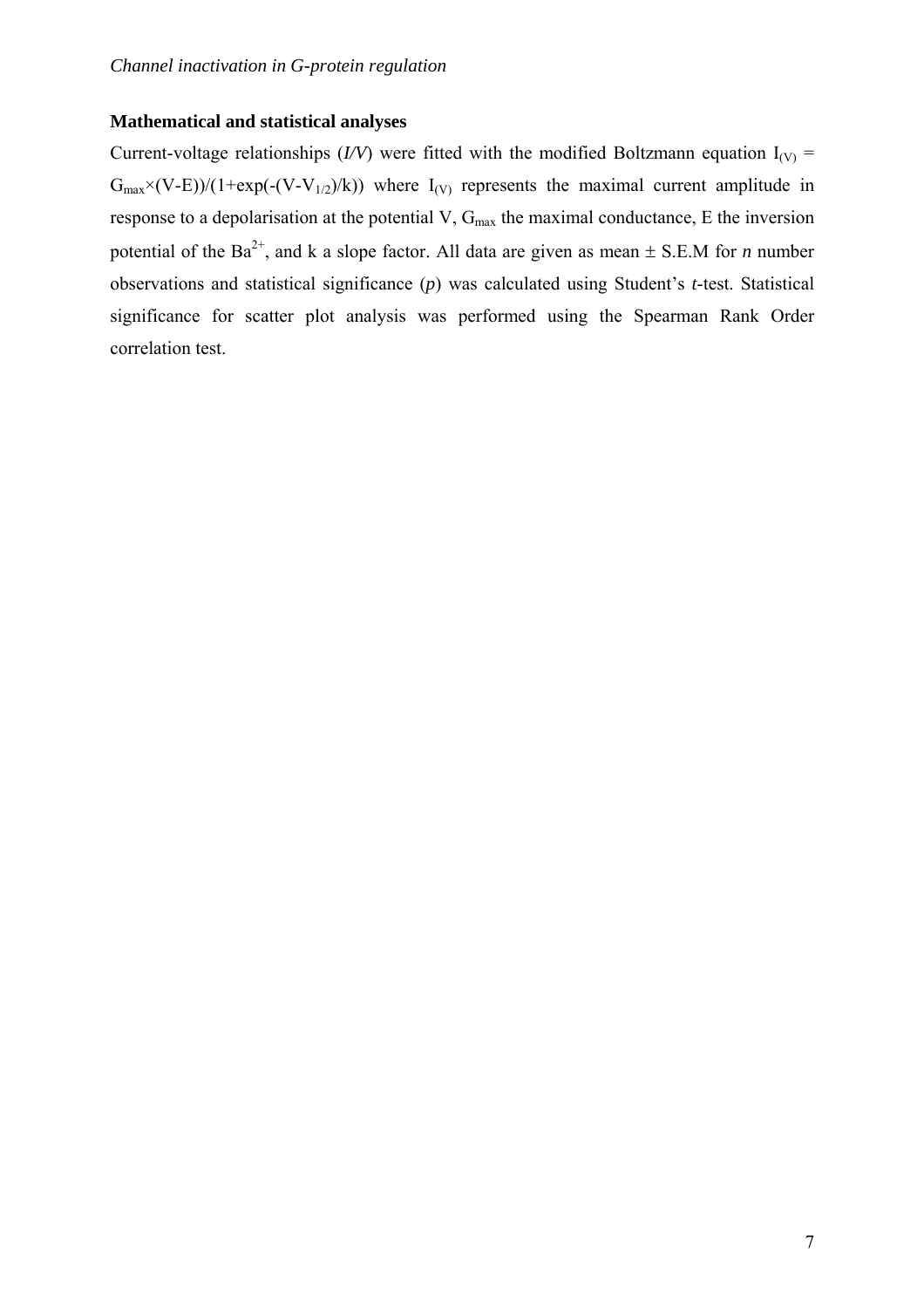#### **Results**

#### **N-type current inhibition by G-proteins is independent of the** β **subunit species**

G-protein inhibition is generally studied through the measurement of the peak currents. However, this approach doesn't take into account the fact that, at the time to peak, a considerable proportion of G-proteins has already dissociated from the channel during depolarization. In order to better estimate the real extent of N-type current inhibition by Gproteins, we used the technical approach described in Fig. 1 to measure  $GI<sub>t<sub>0</sub></sub>$ , the maximum extent of G-protein inhibition before the start of the G-protein unbinding process. Representative current inhibition and kinetic alterations are shown for  $Ca<sub>v</sub>2.2$  channels coexpressed with either  $\beta_{1b}$ ,  $\beta_{2a}$ ,  $\beta_3$  or  $\beta_4$  subunit (Fig. 2a, top panel) and the corresponding  $GI_{t_0}$ values were quantified (Fig. 2a, bottom panel). The β subunits did not alter significantly the maximum extents of inhibition that ranged between 59.2  $\pm$  1.4% (Ca<sub>v</sub>2.2 /  $\beta_{2a}$  channels, n = 25) and 62.4  $\pm$  1.8% (Ca<sub>v</sub>2.2 /  $\beta_{1b}$  channels, n = 25) (Fig. 2b). In the following part of this study, three other β subunit constructs have been coexpressed with  $Ca<sub>v</sub>2.2$ , β<sub>1b ΔN</sub>, CD8-β<sub>1b</sub> and  $\beta_{3 \text{AN}}$ . As for the wild-type  $\beta$  isoforms,  $GI_{t_0}$  varied non significantly (p > 0.05) between 58.4  $\pm$  1.8% ( $\beta_{1b \Delta N}$ , n = 9) and 63.5  $\pm$  1.3 (CD8- $\beta_{1b}$ , n = 10).

The two parameters that are relevant for the "OFF" effects,  $\tau$  (the time constant of G-protein unbinding from the channel) and RI (the extent of current recovery from G-protein inhibition after a 500 ms depolarisation), will be used to investigate the role of N-type channel inactivation in G-protein regulation.  $GI_{t_0}$  is not a time-dependent parameter and cannot be influenced by the time course of inactivation.

### **Current recovery from G-protein inhibition is altered when the inactivation kinetics of Cav2.2 channels are modulated by** β **subunits**

Auxiliary β subunits are known to influence the inactivation kinetics of  $Ca<sub>v</sub>2.2$  channels with a rank order of potency, from the fastest to the slowest, of  $\beta_3 \geq \beta_4 > \beta_{1b} >> \beta_{2a}$  (45). Representative control current traces at 10 mV for  $Ca<sub>v</sub>2.2$  channels co-expressed with each type of β-subunits are shown in Fig. 3a (left panel). As expected from former reports, the  $β_3$ subunit produces the fastest inactivation, whereas  $\beta_{2a}$  induced the slowest inactivation. The  $β<sub>1b</sub>$  and  $β<sub>4</sub>$  subunits induce intermediate inactivation kinetics. In agreement with previous reports (11, 20), β subunits markedly affect G-protein regulation. Here, we investigated how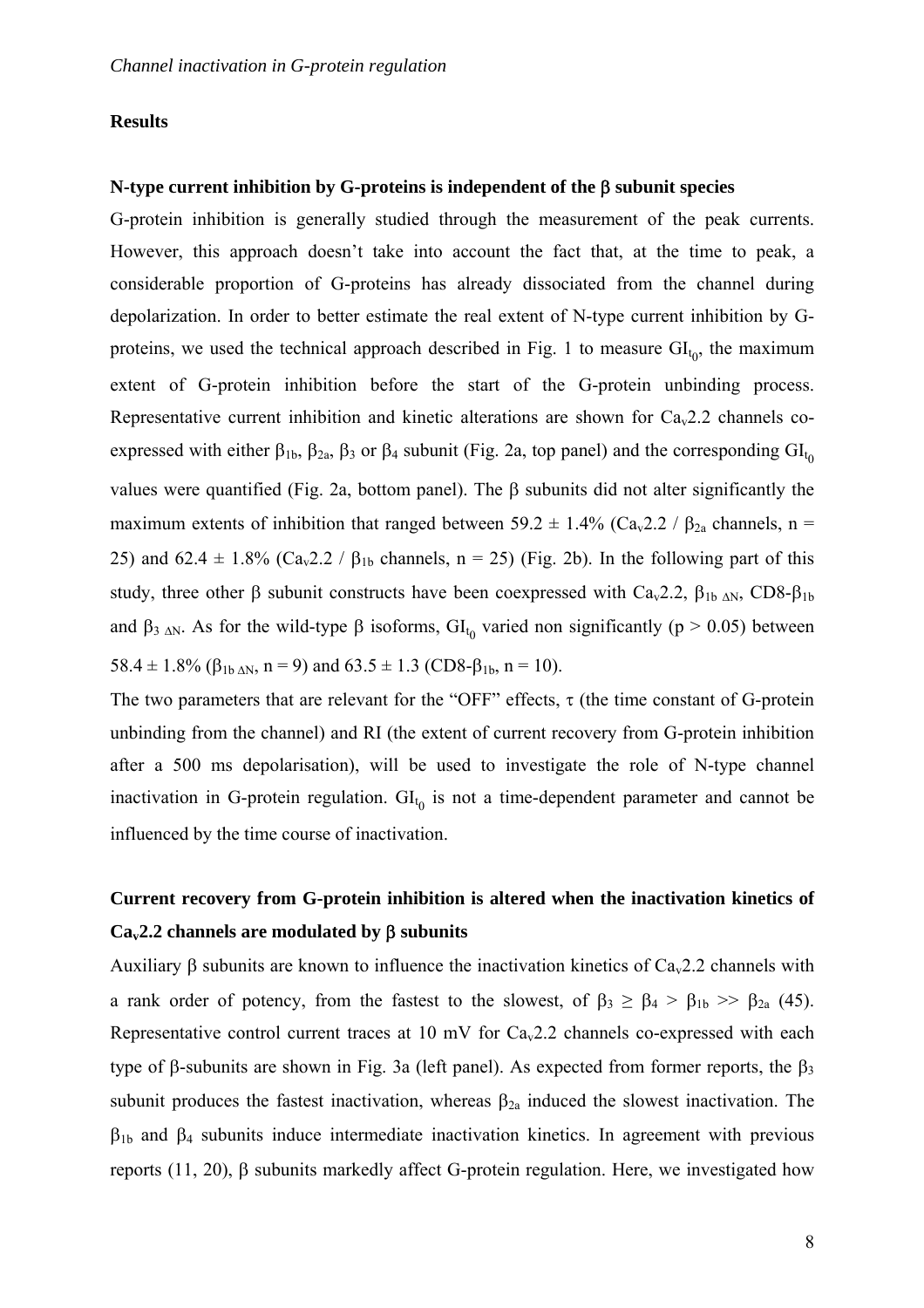channel inactivation affects the kinetic of G-protein departure from the channel, as well as the extent of relief from inhibition (RI). The time constants  $\tau$  of G-protein dissociation were extracted from the  $I_{G-proteins}$  unbinding traces for each combination of channels (Fig. 3a, middle panel), whereas RI was calculated as the extent of dissociation by comparing the current levels of I<sub>DAMGO</sub>, I<sub>DAMGO</sub> wo unbinding and I<sub>Control</sub> after 500 ms of depolarisation (Fig. 3a, right panel). The data show that both  $\tau$  and RI values are differentially affected by the kinetics of channel inactivation. Average parameters are reported in Fig. 3b (for  $\tau$ ) and Fig. 3c (for RI). The time constant  $\tau$  of recovery from G-protein inhibition is 2.9-fold faster for the fastest inactivating channel ( $Ca<sub>v</sub>2.2 / B<sub>3</sub>$ , 37.5  $\pm$  3.3 ms, n = 13) than the slowest inactivating channel  $(Ca<sub>v</sub>2.2 / \beta<sub>2a</sub>, 107.8 \pm 2.7 \text{ ms}, n = 22)$ . Interestingly, the rank order for the speed of recovery from G-protein inhibition ( $\beta_3 \geq \beta_4 > \beta_{1b} >> \beta_{2a}$ ) is similar to that observed for inactivation kinetics. Indeed, student *t*-tests demonstrate that differences between β subunits are all highly statistically significant ( $p \le 0.001$ ) except between  $\beta_3$  and  $\beta_4$  were the difference is less pronounced ( $p \le 0.05$ ) (Fig. 3b). It is thus concluded that the speed of channel inactivation imposed by each type of β subunit impacts the time constant of recovery from G-protein inhibition. Channel inactivation appears as a "*synergistic factor*" to channel activation (48) for the speed of G-protein dissociation. Next, the effects of β subunits were investigated on RI values (Fig. 3c). Two of the β subunits (β<sub>3</sub> and β<sub>4</sub>) have closely related RI values (56.9 ± 1.8% (n = 21) *vs* 56.8  $\pm$  1.2% (n = 34)). In contrast,  $\beta_{1b}$  and  $\beta_{2a}$  statistically decrease (45.0  $\pm$ 1.3%,  $n = 24$ ) and increase (96.1  $\pm$  1.4%,  $n = 29$ ) RI values, respectively. From these data, it is clear that faster recovery from inhibition is not necessarily associated with an elevated RI value. Although channel inactivation accelerates the kinetics of G-protein dissociation from the channel, it also reduces the time window in which the process can be completed. In these data, a relationship seems to exist between channel inactivation conferred by β subunits and G-protein dissociation. It is however unclear whether this link is only due to the kinetics of inactivation conferred by β subunits or also to differences in molecular identities. In order to precise these first observation, we examined how structural modifications of individual β subunits, known to alter channel inactivation, affect the recovery parameters from G-protein inhibition.

### **Deletion of a** β **subunit determinant important for fast inactivation alters recovery from G-protein inhibition**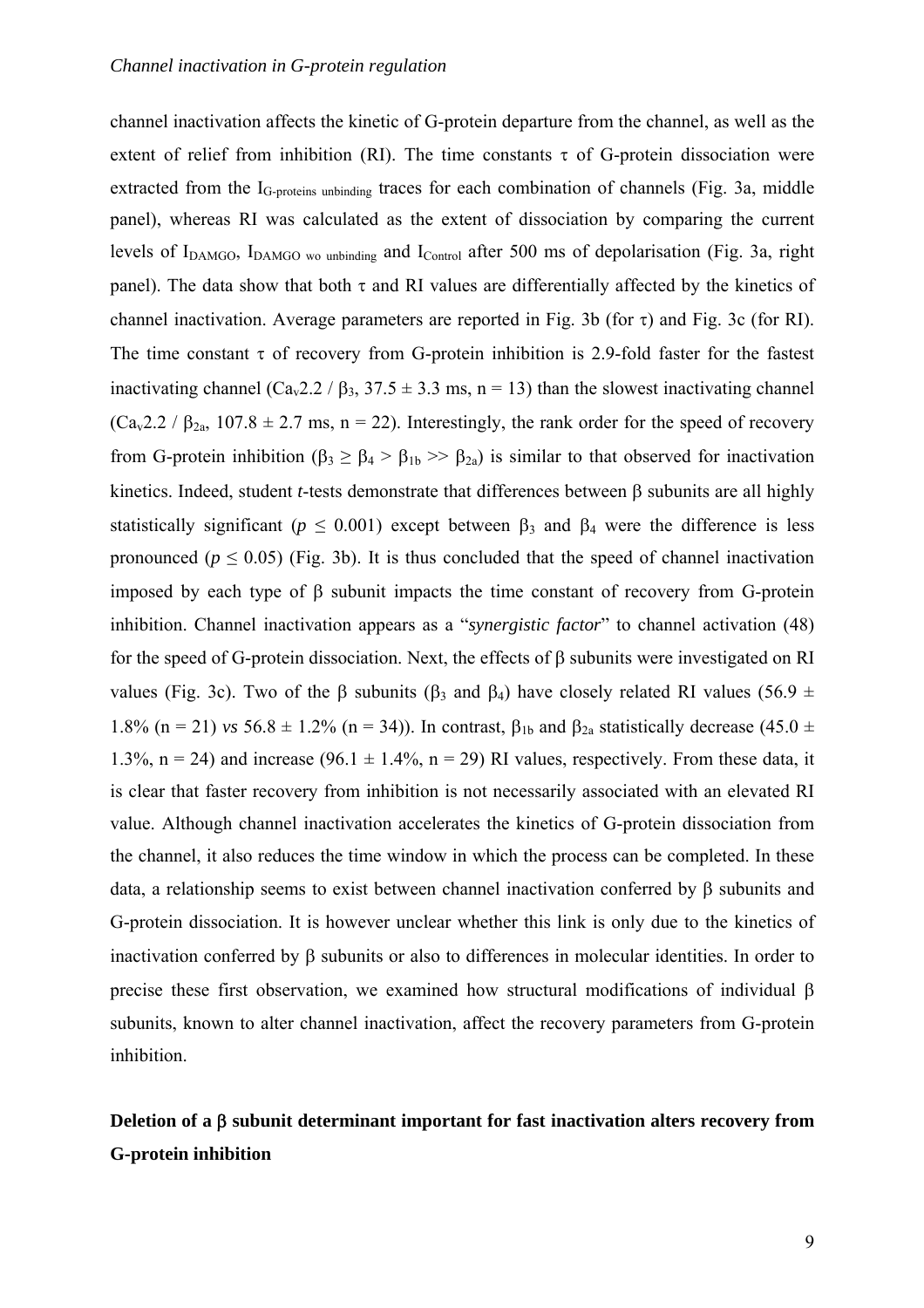Important determinants for the control of inactivation rate have been identified in the past on β subunits (32, 37). Deletion of the amino-terminus of β subunits is known to slow-down channel inactivation (16). According to the data of Fig. 3, slowing of inactivation should increase both the time constant  $\tau$  of recovery from G-protein inhibition and the extent of recovery RI. Fig. 4a & b illustrate the extent of slowing in inactivation kinetics of  $Ca<sub>v</sub>2.2$  /  $\beta_{1b}$ channels when the first N-terminal 57 amino acids of  $\beta_{1b}$  subunit are deleted ( $\beta_{1b}$   $_{\Delta N}$ ). The amount of inactivation at the end of a 500 ms depolarization at 10 mV shows a 2.2-fold decrease from 58.4  $\pm$  1.6% (n = 22) to 26.2  $\pm$  2.3% (n = 10) (Fig. 4b). Representative traces of DAMGO regulation of Ca<sub>v</sub>2.2 /  $\beta_{1b}$  and Ca<sub>v</sub>2.2 /  $\beta_{1b \Delta N}$  currents demonstrate that the deletion of the N-terminus of  $\beta_{1b}$  produces a significant modification in G-protein regulation (Fig. 4c, left panel). Notably, DAMGO-inhibited Ca<sub>v</sub>2.2 /  $\beta_{1b}$  <sub>AN</sub> currents display much slower activation kinetics (quantified in Fig. 8c). The analysis of the time-course of  $I<sub>G</sub>$ -proteins unbinding traces in the presence of truncated  $β<sub>1b</sub>$  reveals a slower time-course (Fig. 4c, middle panel). Also, the deletion of the N-terminus of  $\beta_{1b}$  leads to an increased recovery from G-protein inhibition (Fig. 4c, right panel). Statistical analyses show a significant increase in the time constant  $\tau$  of recovery (2.0-fold) from  $60.0 \pm 2.0$  ms (n = 24) to 118.6  $\pm$  2.5 ms (n = 10) (Fig. 4d) and an increase in the RI values (1.8-fold) from  $45.0 \pm 1.3\%$  (n = 24) to  $79.6 \pm 2.5\%$  (n = 9) by the deletion of the N-terminus of  $β<sub>1b</sub>$  (Fig. 4e).

To confirm that these effects are independent of the nature of the β subunit involved, similar experiments were conducted with a 15 amino acid N-terminal truncated β3 subunit (β3 ΔN). As for β<sub>1b ΔN</sub>, β<sub>3 ΔN</sub> produces a slowing of channel inactivation kinetics. After 500 ms at 10 mV, Ca<sub>v</sub>2.2 /  $\beta_3$  channels inactivate by 68.9 ± 1.7% (n = 21) compared to 41.1 ± 1.1% (n = 10) for Ca<sub>v</sub>2.2 /  $\beta_3$  <sub>ΔN</sub> channels (Fig. 5a,b). As expected, DAMGO inhibition of Ca<sub>v</sub>2.2 /  $\beta_3$  <sub>ΔN</sub> channels produces currents with slower activation and inactivation kinetics than Ca<sub>v</sub>2.2 /  $\beta_3$ channels (shift of the time to peak of the current from  $20.7 \pm 2.5$  ms with  $\beta_3$  (n = 21) to 77.0  $\pm$ 7.6 ms with  $\beta_{3 \text{AN}}$  (n = 10) (Fig. 5c, left panel). Moreover, the time course of I<sub>G-proteins unbinding</sub> was slowed-down with the N-terminal truncation of  $\beta_3$  (Fig. 5c, middle panel), and the recovery from inhibition was enhanced (Fig. 5c, right panel). Quantification of these effects reveals a statistically significant slowing (1.8-fold) of the time constant of recovery τ from Gprotein inhibition from  $37.5 \pm 3.3$  ms (n = 13) to  $67.4 \pm 4.5$  ms (n = 10) (Fig. 5d) and an increase of RI values (1.2-fold) from  $56.9 \pm 1.8\%$  (n = 21) to  $66.9 \pm 2.1\%$  (n = 10). However, the time constant of recovery in the presence of  $\beta$ <sub>3  $\alpha$ N</sub> remains fast compared to the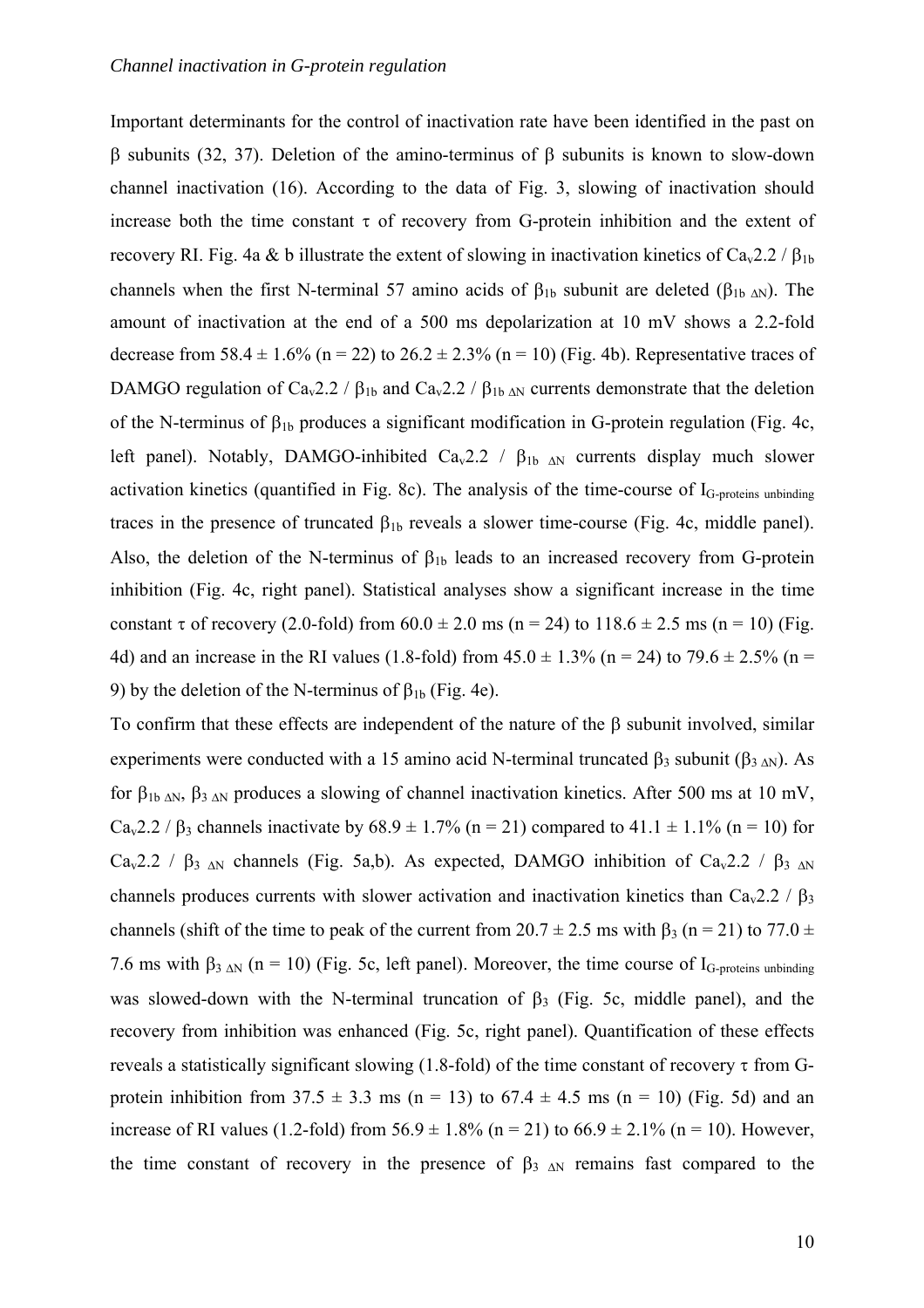inactivation kinetics, which may explain the lower increase in RI values compared to what has been measured with  $\beta_{1b \Delta N}$ . Also, the starting value of RI is high for  $\beta_3$  (56.9%) compared to  $β<sub>1b</sub>$  (45.0%) which limits the possibility of increase.

### **Slowing of channel inactivation by membrane anchoring of** β **subunit also alters the properties of recovery from G-protein inhibition**

Another approach to modulate channel inactivation is to modify the docking of the  $\beta$  subunits to the plasma membrane (13, 40). For that purpose, we expressed a membrane-inserted CD8 linked to  $\beta_{1b}$  subunit (CD8- $\beta_{1b}$ ) along with Ca<sub>v</sub>2.2. As shown in earlier studies using the same strategy but with a different  $\beta$  subunit (2, 40), membrane anchoring of  $\beta_{1b}$  subunit significantly slows down the inactivation kinetics (Fig. 6a). Indeed, inactivation was reduced by 1.5-fold from 58.4  $\pm$  1.6% (n=22) to 38.1  $\pm$  1.8% (n=10) (Fig. 6b). Membrane anchoring of  $\beta_{1b}$  via CD8 slowed down the DAMGO inhibited current activation kinetics (Fig. 6c, left panel). Under DAMGO inhibition, a greater shift of the time to peak of the current was observed for CD8-β<sub>1b</sub> than for β<sub>1b</sub> (from 57.0  $\pm$  4.1 ms with β<sub>1b</sub> (n = 12) to 168.8  $\pm$  7.0 ms with CD8- $\beta_{1b}$  (n = 10)). Also, recovery from inhibition was slowed 1.9-fold from 60.0  $\pm$  2.0 ms (n = 24) to 112.3  $\pm$  5.4 ms (n = 8) (Fig. 6d), whereas RI increased 1.3-fold from 45.0  $\pm$ 1.3% (n = 24) to  $58.0 \pm 1.9$ % (n = 9).

#### **Inactivation limits the maximum observable recovery from G-protein inhibition**

As demonstrated above, inactivation influences both the time constant of recovery and the maximal observable recovery from inhibition. In order to study the effect of channel inactivation on the maximum recovery from inhibition, independently of the time constant of recovery, we compared RI values and inactivation at a fixed time constant of recovery. The time constant of recovery from inhibition shows a voltage-dependence similar to that of channel opening (48). An example of this voltage-dependence is illustrated in Fig. 7a (left panel) for Ca<sub>v</sub>2.2 /  $\beta_{1b}$  channels. A plot of the time constant of recovery as a function of membrane depolarization indicates a great extent of variation in  $\tau$  values (Figure 7a, middle panel). This voltage-dependency of  $\tau$  values was observed for all channel combinations (data not shown). We then chose to impose the τ value to  $50 \pm 5$  ms for all expressed channel combinations by selecting the appropriate recordings from the set of traces obtained at various test potentials (Fig. 7a, right panel). This  $\tau$  value was chosen because it allows the incorporation of a large number of recordings in the analysis. Also, with a  $\tau$  of 50 ms, the RI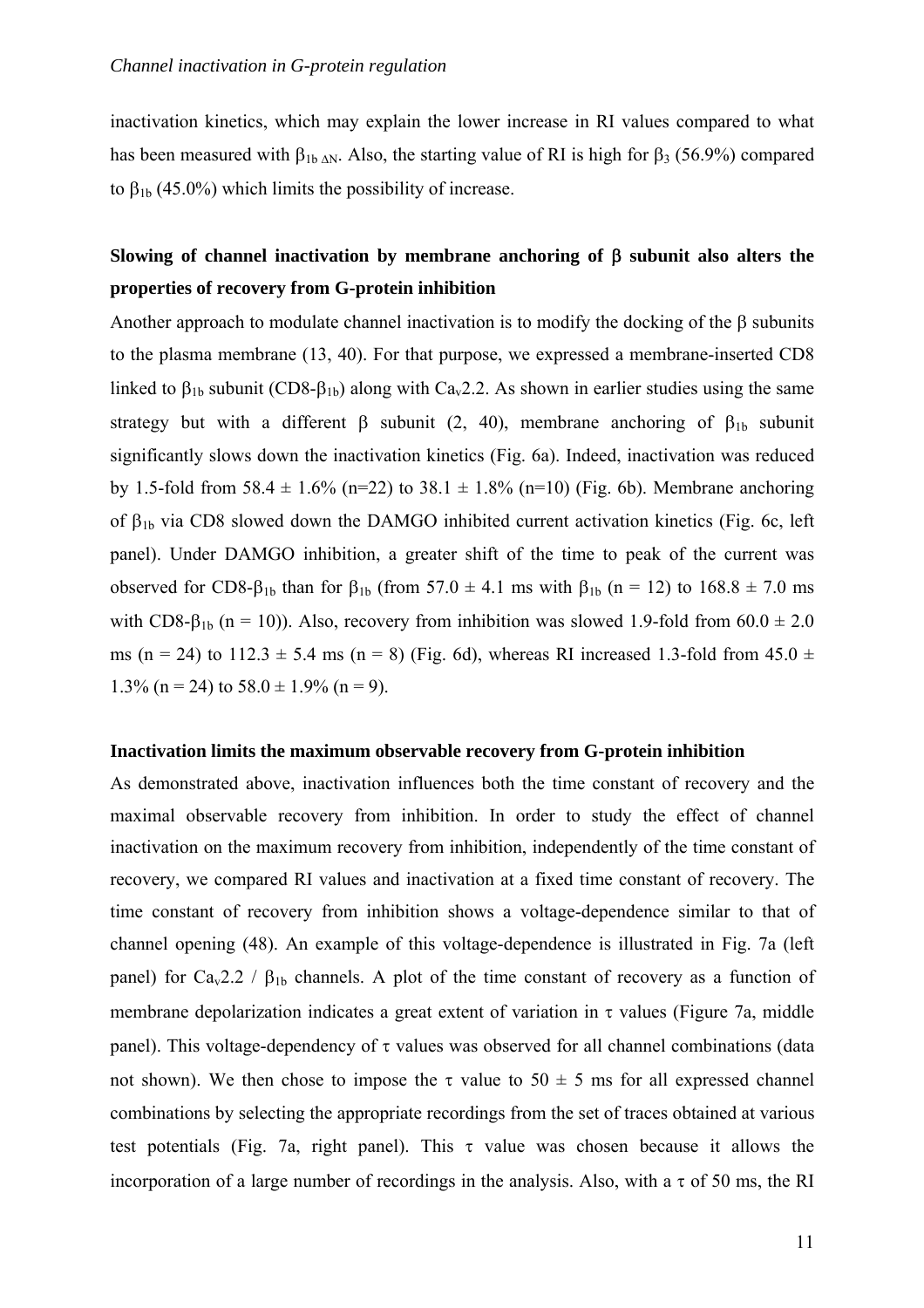value at 500 ms after depolarisation has reached saturation (95% of recovery after 150 ms of depolarisation). For traces that underwent a recovery from inhibition with a  $\tau$  value of  $50 \pm 5$ ms, we measured the extent of recovery RI and of inactivation, both at 500 ms. Representative examples for different channel combinations ( $Ca<sub>v</sub>2.2$  along with either  $\beta_{2a}$ ,  $\beta_4$  or  $\beta_3$ , from the slowest to the fastest inactivation) are shown in Fig. 7b (left panel) where the RI values and the extent of inactivation (right panel) are measured in each experimental condition. Fig. 7c shows the negative correlation existing between the extent of maximum recovery from inhibition and the extent of inactivation (statistically significant at  $p < 0.001$ ,  $n = 62$ ). These results demonstrate that the only restriction to observe a complete current recovery from Gprotein inhibition is the inactivation process. Indeed, channels that have almost no inactivation (Ca<sub>v</sub>2.2 /  $\beta_{2a}$ ) show a complete recovery from inhibition. The curve predicts that, for completely non-inactivating channels, 100% of the current would recover from inhibition. These results confirm that the experimental protocol used herein to minimize voltageindependent inhibition was fully functional. Conversely, channels that present the most inactivation present the smallest amount of recovery from inhibition.

### **Differences in calcium channel inactivation generate drastic differences in the biophysical characteristics of G-protein regulation**

Since recovery from G-protein inhibition induces an apparent slowing of activation and inactivation kinetics and shifts the voltage-dependence of activation towards depolarized values (48), differences in channel inactivation that affect the recovery process should also affect the biophysical effects of G-proteins on N-type channels. Calcium currents are generally measured at peak amplitudes. The consequences of this protocol are shown for  $Ca<sub>v</sub>2.2$  /  $\beta_{1b}$  and  $Ca<sub>v</sub>2.2$  /  $\beta_{1b \Delta N}$  channels that present different inactivation kinetics (Fig. 8a,b). Several observations can be raised. First, it is observed that the slowing of  $Ca<sub>v</sub>2.2$  inactivation induced by truncating the N-terminus of  $\beta_{1b}$  is responsible for a drastic slowing of activation kinetics under DAMGO application. This effect is most pronounced at low potential values and is significantly reduced at high potential values. These effects are quantified in Fig. 8c. For instance, at 0 mV, the average shift of the time to peak for  $Ca<sub>v</sub>2.2$  /  $\beta_{1b \Delta N}$  channels (307.7)  $\pm$  9.0 ms, n = 10) is on average 9.2-fold greater than that observed for Ca<sub>v</sub>2.2 /  $\beta_{1b}$  channels  $(33.4 \pm 5.2 \text{ ms}, \text{ n = 19})$  (Fig. 8c). Differences in slowing of activation kinetics, triggered by the two β subunits, remain statistically significant for potential values up to 30 mV. Above 30 mV, the convergence of both curves can be explained by the fact that recovery from G-protein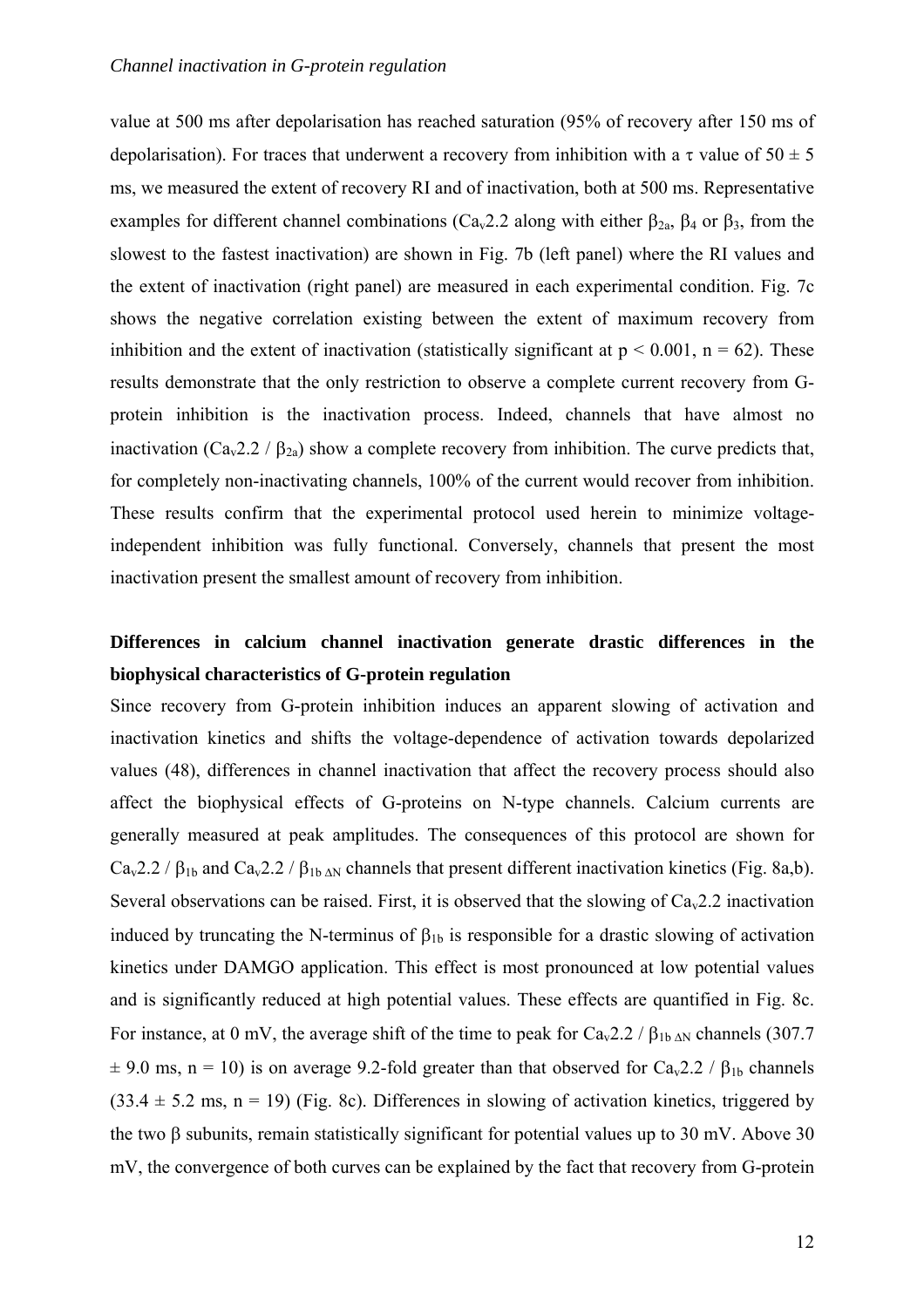inhibition becomes too rapid to be influenced by changes in inactivation kinetics. Second, at the time points of the peak of the current, slowing of inactivation by the N-terminal truncation of  $\beta_{1b}$  induces i) an hyperpolarising shift of the voltage-dependence of  $RI_{peak}$  values, and ii) an increase in  $RI_{peak}$  values for potentials equal or below 30 mV (Fig. 8d). Since  $RI_{peak}$  values represent a voltage-dependent gain of current that is added to the unblocked fraction of control currents under G-protein regulation, they apparently modify the voltage-dependence of channel activation (*I/V* curves) and reduce the level of DAMGO inhibition (48). For Ca<sub>v</sub>2.2 /  $β<sub>1b</sub>$  channels, average half-activation potential values were significantly shifted by 6.4  $\pm$  0.9 mV (n=13) under DAMGO inhibition, whereas for Ca<sub>v</sub>2.2 /  $\beta_{1b \Delta N}$  channels, a non significant shift by  $1.9 \pm 0.5$  mV (n=10) was determined (Fig. 8e,f). This difference in behaviour can readily be explained by the voltage-dependence of  $RI_{peak}$  values. In the case of  $Ca_v2.2 / \beta_{1b}$ , the maximal  $RI_{peak}$  occurs at 30 mV (Fig. 8d), a depolarizing shift of 20 mV compared to control Ca<sub>v</sub>2.2 /  $\beta_{1b}$  currents, which is responsible for the depolarizing shift of the *I/V* curve under DAMGO inhibition (Fig. 8e). Conversely, for Ca<sub>v</sub>2.2 /  $\beta_{1b \Delta N}$ , the maximal RI<sub>peak</sub> value is observed at 10 mV (Fig. 8d), which is -5 mV hyperpolarized to the control Ca<sub>v</sub>2.2 /  $\beta_{1b \Delta N}$ peak currents, and therefore influences far less the *I/V* curve under DAMGO inhibition (Fig. 8f). Finally, it should be noted that with a slowing of inactivation kinetics, the resultant increase in RI<sub>peak</sub> values (Fig. 8d, for potentials below 40 mV) produces an apparent reduction in DAMGO inhibition that is clearly evident when one compares the effect of DAMGO on *I/V* curves of Ca<sub>v</sub>2.2 /  $\beta_{1b}$  and Ca<sub>v</sub>2.2 /  $\beta_{1b}$ <sub>AN</sub> (Fig. 8e,f).

In conclusion, these data indicate that slowing of channel inactivation kinetics increases the slowing of the time to peak by DAMGO, whereas it reduces both the peak current inhibition and the depolarizing shift of the voltage-dependence of activation.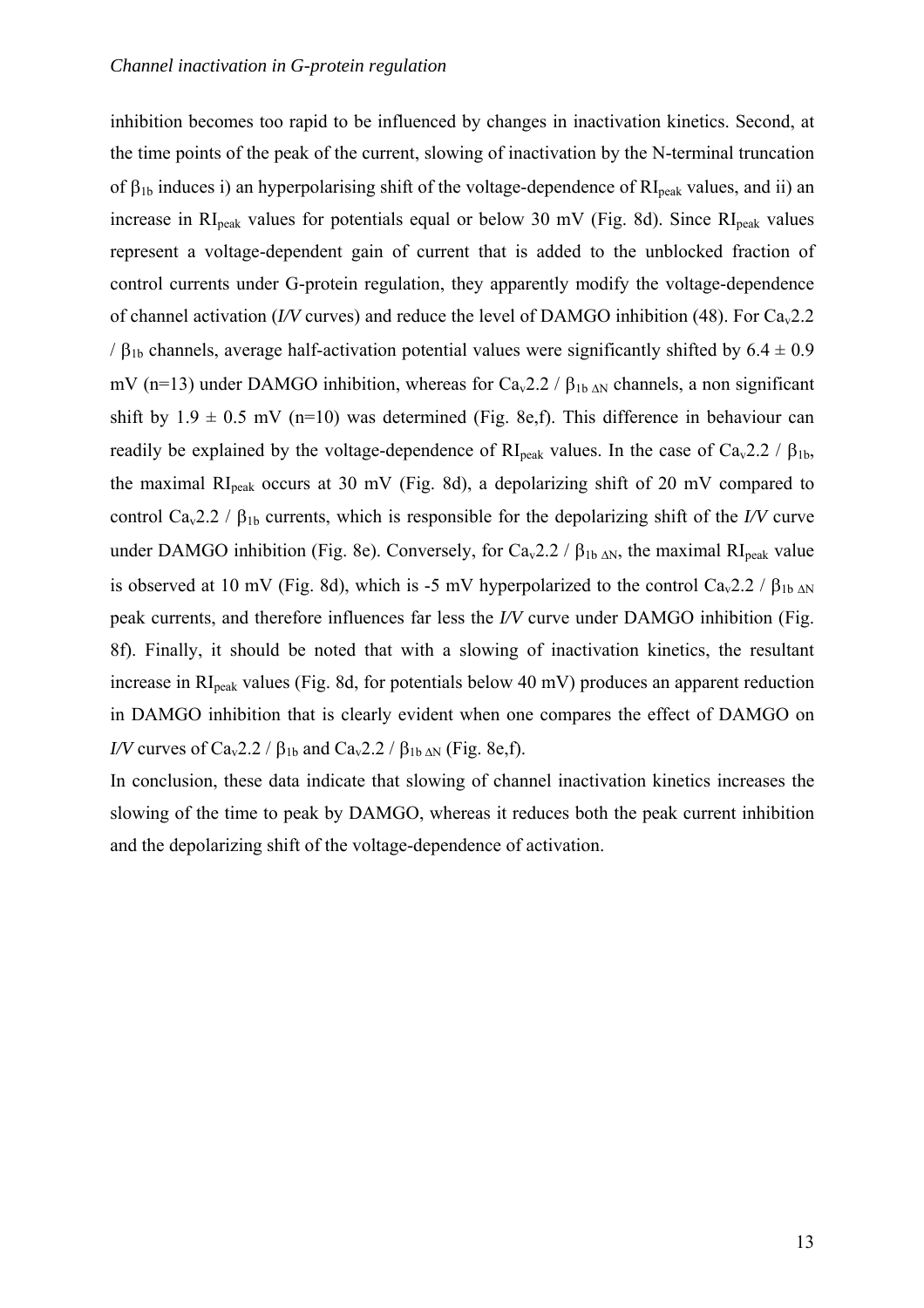### **Discussion**

### **Relevant parameters to study the influence of inactivation on N-type channel regulation by G-proteins**

N-type channel regulation by G-proteins can be described accurately by three parameters: the G-protein inhibition level at the onset of depolarization  $(\mathrm{GI}_{t_0})$ , the time constant of recovery from inhibition (τ), and the maximal extent of recovery from inhibition (RI).  $Gl<sub>t<sub>0</sub>}</sub>$  is indicative of the "ON" effect, whereas  $\tau$  and RI are the quantitative parameters leading to all "OFF" effects of the G-protein regulation (48). Since  $GI_{t_0}$  is a quantitative index of the extent of Gprotein inhibition at the start of the depolarization, i.e. at a time point where no inactivation has yet occurred, inactivation cannot influence this parameter. On the other hand, G-protein dissociation is a time-dependent process at any given membrane potential and can be thus affected by channel inactivation since both processes occur within a similar time scale. This study aimed at investigating this issue and comes up with two novel conclusions. First, channel inactivation kinetics influences the speed of G-protein dissociation, and second, removal of G-proteins occurs within a time window that is closely controlled by inactivation. Hence, the speed of G-protein dissociation and the time window during which this process may occur control the extent of current recovery from G-protein inhibition at any given time. These conclusions were derived from the use of a recent biophysical method of analysis of Ntype calcium channel regulation by G-proteins which is independent of potential changes in channel inactivation behaviour while G-proteins are bound onto the channels (49).

### **G-protein inhibition is completely reversible during depolarization provided that the channel has slow inactivation**

There are two physiological ways to terminate direct G-protein regulation on N-type calcium channels: i) the end of GPCR stimulation by recapture or degradation of the agonist (experimentally mimicked by washout of the bath medium), and ii) membrane depolarization by trains of action potentials (experimentally simulated by a prepulse application). Whereas the first one always leads to a complete recovery from G-protein inhibition, the second one produces a transient and variable recovery. Interestingly, a very slowly inactivating channel, such as the one produced by the combination of  $Ca<sub>v</sub>2.2$  and  $\beta<sub>2a</sub>$  subunits, can lead to a complete recovery from G-protein inhibition following membrane depolarisation, whereas a fast inactivating channel such as the one produced by the co-expression of the  $\beta_{1b}$  subunit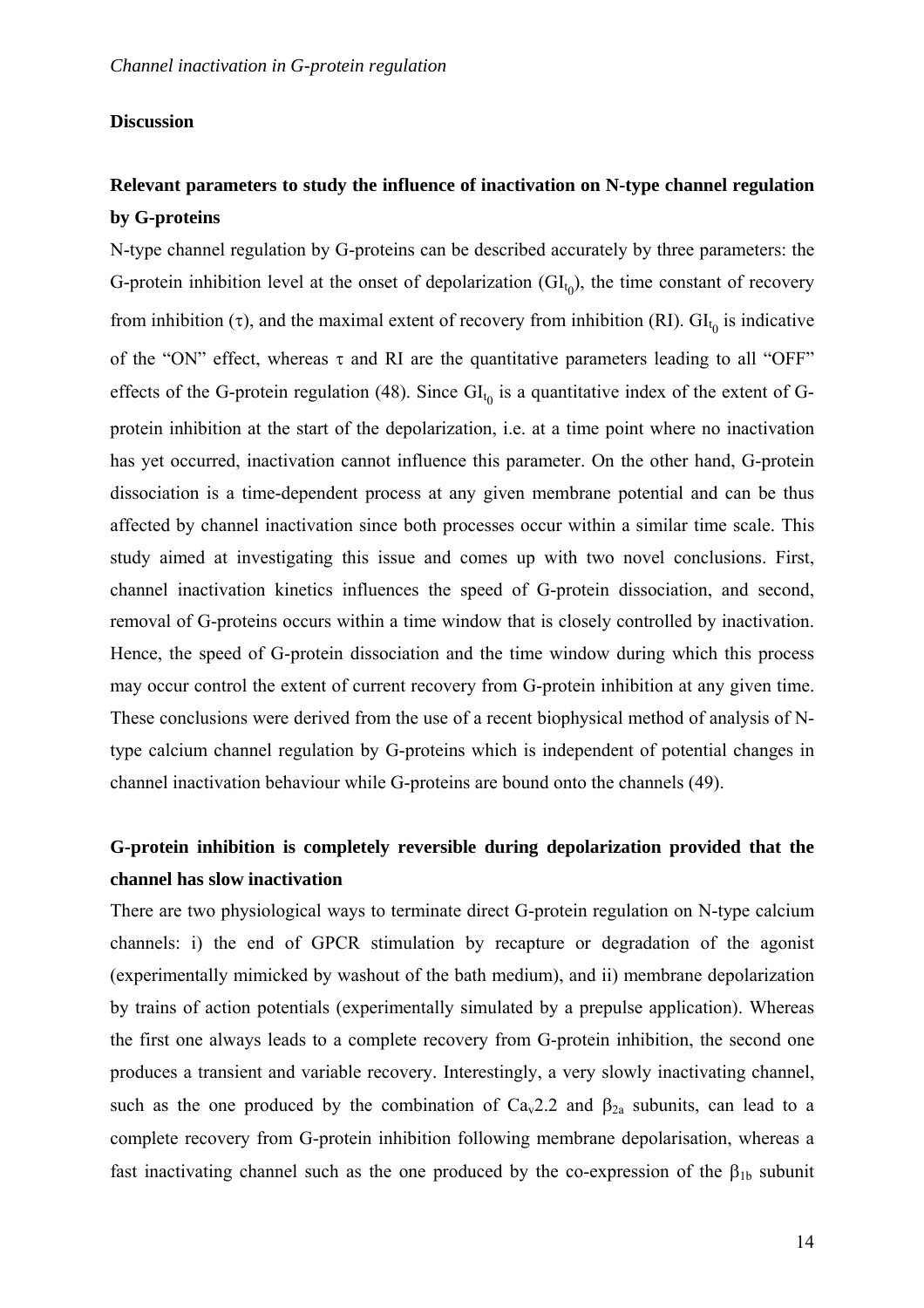leads only to a partial recovery. For slow inactivating channels, the time window for Gprotein dissociation is large since channel inactivation does not interfere with the process. Conversely, for fast inactivating channels, the time window for G-proteins to unbind from the channel is considerably reduced since inactivation prevents the observation of a complete recovery from inhibition. For these channels, the extent of recovery from inhibition is controlled by both the speed of G-protein dissociation and the time window of opportunity. Hence, the speed of current recovery from G-protein inhibition is controlled by channel inactivation as well as by channel opening as previously shown (48), whereas the time window opportunity of this process is only controlled by channel inactivation. It is likely that both parameters (the time constant of recovery  $\tau$  and the time window of opportunity) are under the control of additional molecular players or channel modifying agents such as phosphorylation that may act on one or the other parameters in an independent manner, and could contribute to a fine control of the direct G-protein regulation.

### **There is an unexpected relationship between the channel inactivation kinetics and the kinetics of current recovery from G-protein inhibition**

One surprising observation from this study is that fast inactivation accelerates the speed of current recovery from G-protein inhibition, whereas, on the contrary, slower inactivation slows down G-protein dissociation from the channel. This was first demonstrated through the use of different β subunit isoforms (see also (11, 20)), and then confirmed with β subunit constructs known to modify channel inactivation kinetics. Besides this functional correlation, there might be a structural basis that underlies a mechanistic link between channel inactivation and G-protein dissociation. Indeed, (23) illustrated that an R to A mutation of the QXXER motif (one of the  $G_{\beta\gamma}$  binding determinant within the I-II linker of Ca<sub>v</sub>2.x channels (15)) slows both the inactivation kinetics and the recovery from G-protein inhibition. The I-II loop of  $Ca<sub>v</sub>2.2$  appears as a particularly interesting structural determinant for supporting Gprotein dissociation. First, it contains several  $G_{\beta\gamma}$  binding determinants whose functional role remains unclear (12, 15, 23, 34, 53, 54). Second, this loop is known to contribute to fast inactivation (21, 23, 46)) possibly through a hinged lid mechanism that would impede the ion pore (46). Third, some of the residues of the QXXER motif have been found to contribute to inactivation in a voltage-sensitive manner (41). A possible working hypothesis for the contribution of the I-II loop to G-protein regulation can be proposed: i) the channel openings provide an initial destabilizing event favouring G-protein dissociation, and ii) the hinged lid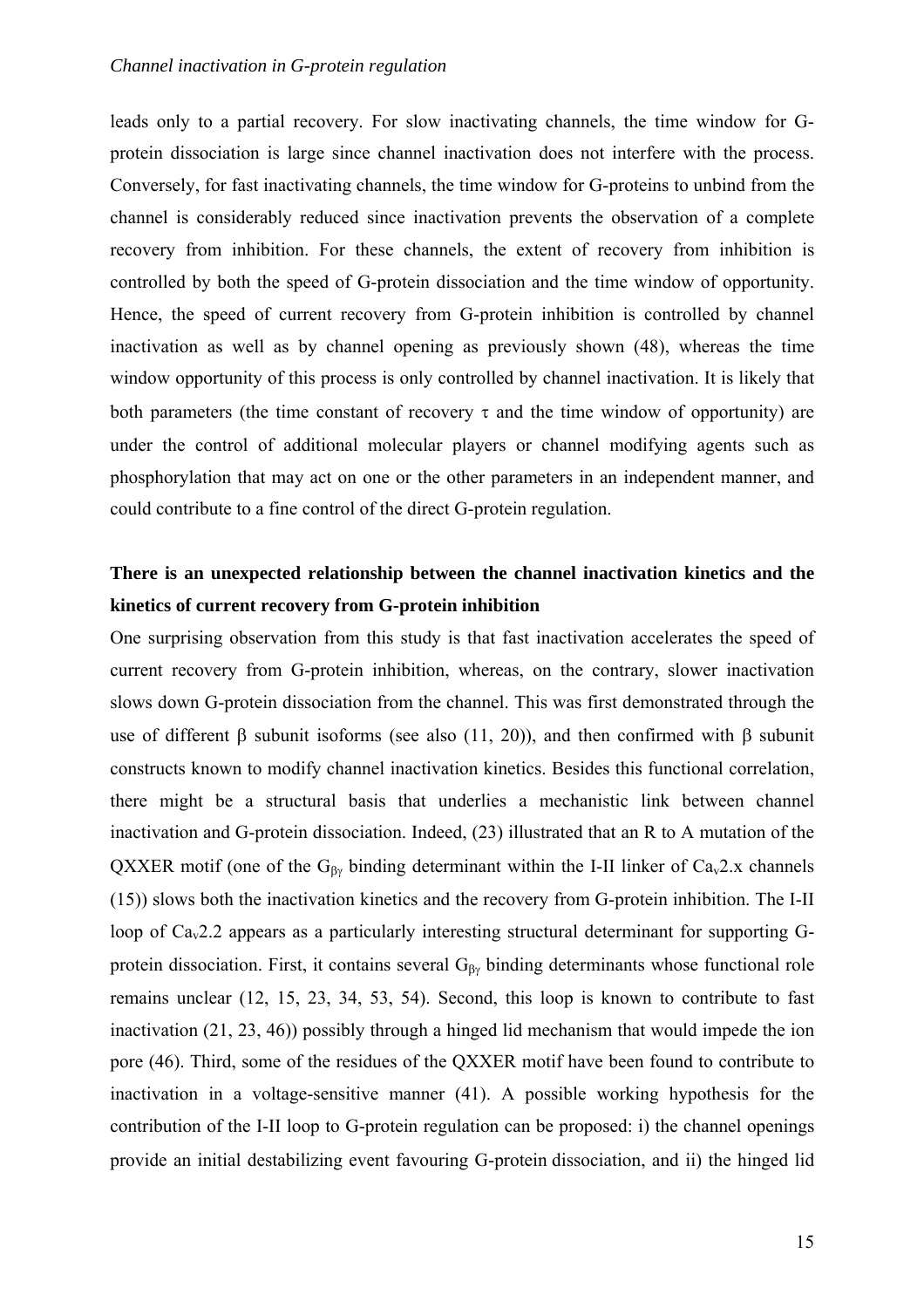movement of the I-II loop triggered by the inactivation process further accelerates G-protein dissociation through an additional decrease in affinity between  $G_{\beta\gamma}$  and the channel.

There is however an alternative possibility based on the expected relationship between channel opening probability and rate of G protein dissociation (48). At the potential at which we performed this study (10 mV), all channel combinations are at their maximal activation (data not shown) and should produce maximal opening probabilities. Nevertheless, we can't rule out that the various β subunits and structural analogues introduce differences in the maximal opening probabilities of the channel thereby explaining differences in the rate of G protein dissociation: e.g.  $β<sub>2a</sub>$  with a lower opening probability and thus slower recovery from inhibition. However, this would imply that anything that leads to a slowing of inactivation kinetics, through a modification of β subunit structure, produces a reduced opening probability. The likelihood of this hypothesis is probably low, but can't be dismissed.

### **Inactivation differentially affects each characteristic biophysical channel modification induced during G-protein regulation**

Since time-dependent G-protein dissociation is responsible for the characteristic biophysical modifications of the channel (48), inactivation, by altering the parameters of the recovery from inhibition, plays a crucial role in the phenotype of G-protein regulation. Two extreme case scenarios were observed. G-protein regulation of slowly inactivating channels, such as  $Ca<sub>v</sub>2.2$  /  $\beta_{1b}$  <sub>AN</sub>, induces an important slowing of the activation kinetics, but no or little depolarizing shift of the voltage-dependence of activation and less peak current inhibition. Conversely, faster inactivating channels, such as  $Ca<sub>v</sub>2.2 / B<sub>1b</sub>$ , present reduced slowing of activation kinetics, but a greater peak current inhibition and a marked depolarizing shift of the voltage-dependence of activation. These data point to the fact that characteristic biophysical changes of the channel under G-protein regulation should not be correlated with each other. Indeed, an important shift of the time to peak is not necessarily associated with an important depolarizing shift of the voltage-dependence of activation or a greater peak current reduction. It thus seems important to be cautious on the absence of a particular phenotype of G-protein regulation that does not necessarily reflect the lack of direct G-protein inhibition.

#### **Physiological implications of channel inactivation in G-protein regulation**

N-type channels are rather heterogeneous by their inactivation properties because of differences in subunit composition (43) or in alternative splicing (5, 28). Very little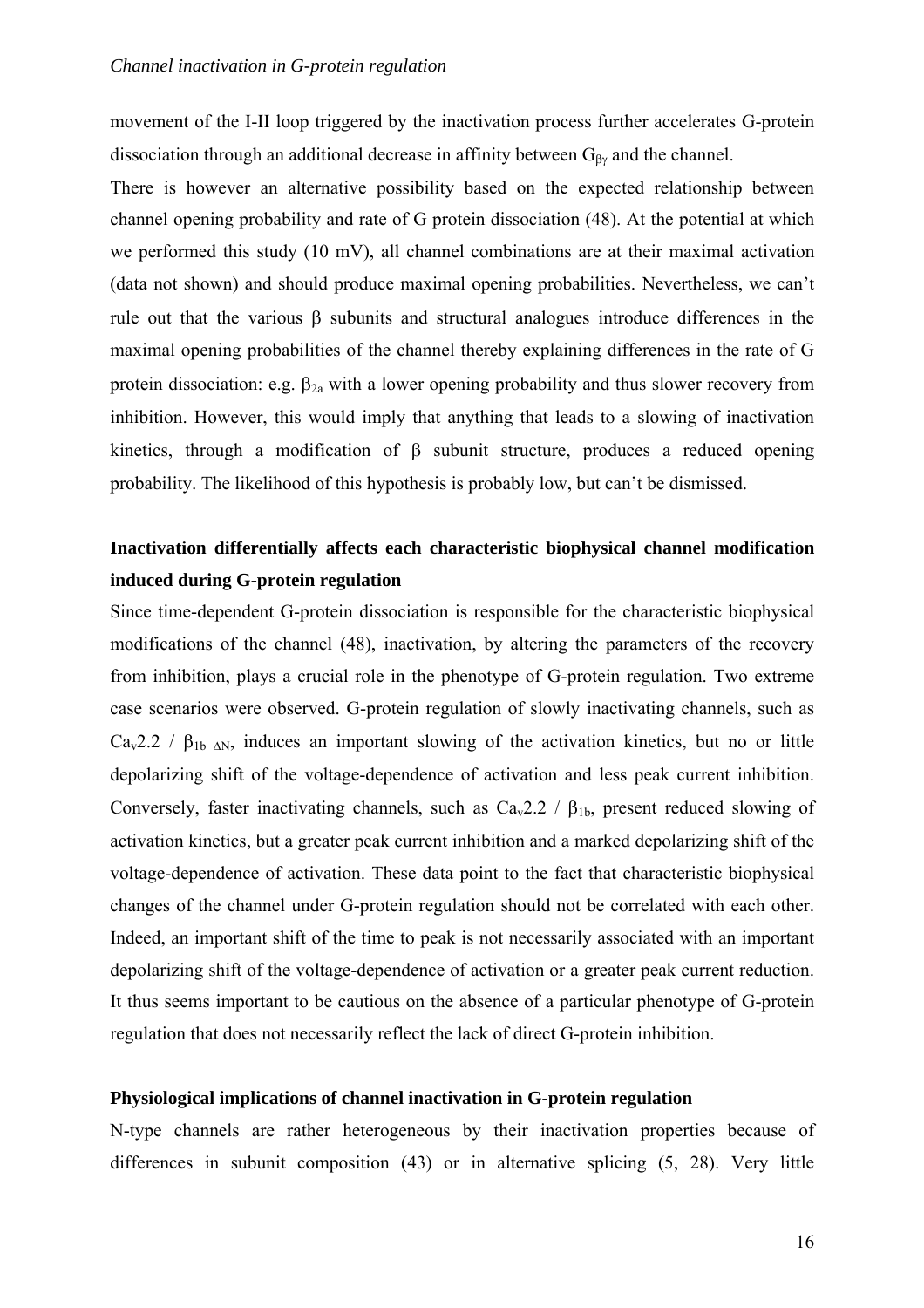information is available on the targeting determinants that lead to N-type channel insertion at the synapse. However, a contribution of the β subunits and of specific C-terminal sequences of  $Ca<sub>v</sub>2.2$  is thought to be involved in the sorting of mature channels (24). An epileptic lethargic phenotype in mouse is known to arise from the loss of expression of the  $\beta_4$  subunit, which is accompanied by a  $\beta$  subunit reshuffling in N-type channels (9). These animals present an altered excitatory synaptic transmission suggesting the occurrence of a modification in channel composition and/or regulation at the synapse (10). Synaptic terminals that arise from single axons present a surprising heterogeneity in calcium channel composition and in processing capabilities (39). One of the synaptic properties most influenced by calcium channel subtypes is presynaptic inhibition by G-proteins. Evidence has been provided that the extent of N-type current facilitation (hence current recovery from Gprotein inhibition) is dependent on both the duration (8) and the frequency of action potentials (AP) (36, 50). Low frequencies of AP produce no or little recovery, whereas high frequency action potentials more dramatically enhance recovery. Hence, slowly inactivating channels should allow much better recovery from G-protein inhibition than fastly inactivating channels, thereby further enhancing the processing abilities of synaptic terminals. In that sense, a model of synaptic integration has been proposed by the group of Dr. Zamponi that would be implicated in short-term synaptic facilitation or depression (6). It should be noted that inactivation of calcium channels does not only rely on a voltage-dependent component, and that other modulatory signals (calcium-dependent inactivation, phosphorylation) need to find a place in the integration pathway.

#### **Conclusion**

These data permit a better understanding of the role of inactivation in N-type calcium channel regulation by G-proteins and will call attention to the contribution of the different β subunits in physiological responses at the synapse.

### **Acknowledgements**

We thank Dr. Pierre Charnet and Dr. Yasuo Mori for providing the cDNAs encoding the rat  $\mu$ -opioid receptor and the rabbit Ca<sub>v</sub>2.2 channel, respectively. We are indebted to Dr. Anne Feltz, Dr. Lubica Lacinova, Dr. Michel Vivaudou and Dr. Eric Hosy for critical evaluation of this work. We thank Sandrine Geib for her contribution to the  $CDS-<sub>1b</sub>$  construct.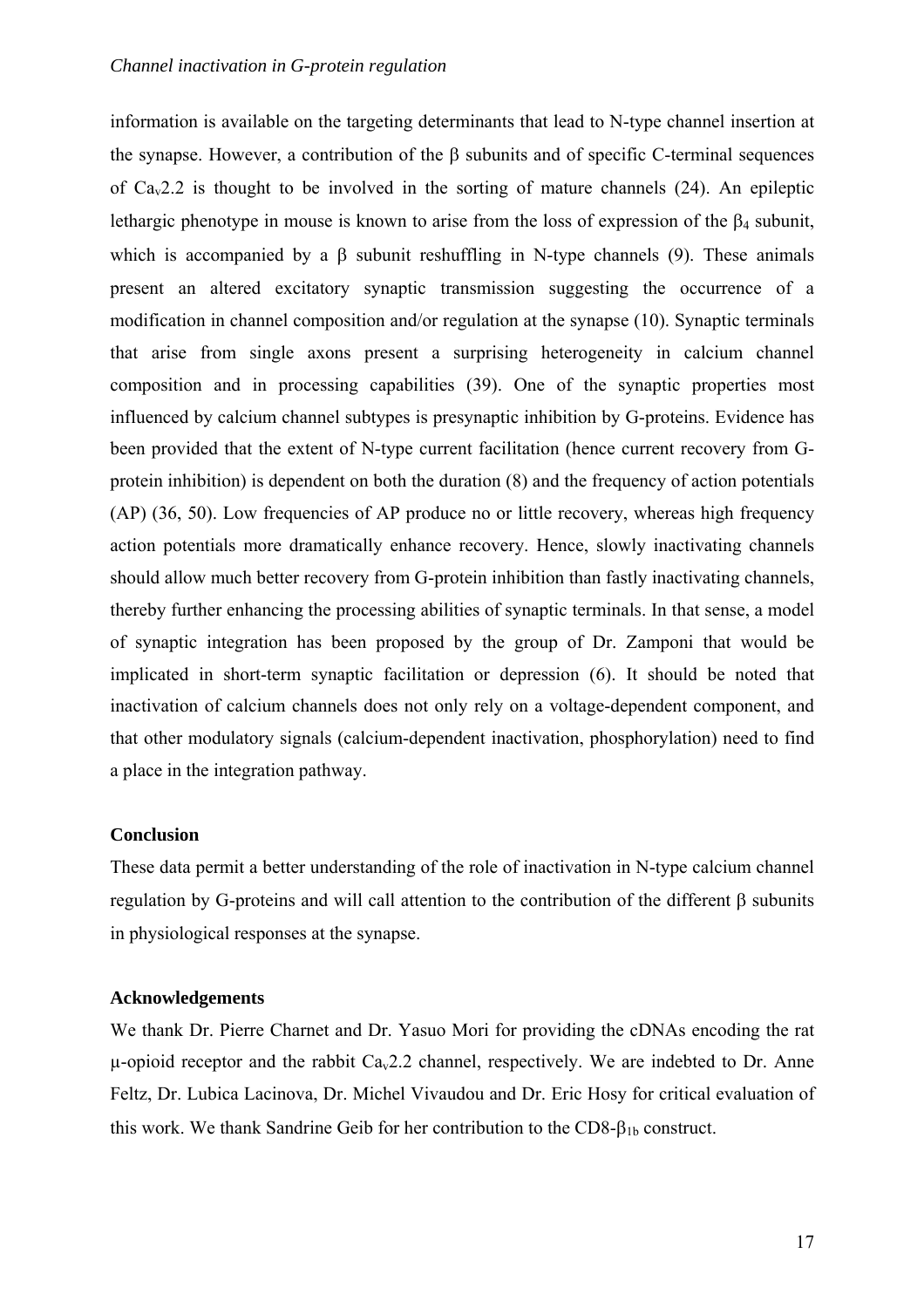**Footnotes:** The following abbreviations have been used. DAMGO: D-Ala²,Me-Phe<sup>4</sup>, glycinol<sup>5</sup>)-Enkephalin; rMOR: Rat µ-opioid receptor; PCR: polymerase chain reaction; RI: Recovery from inhibition; NS: non statistically significant.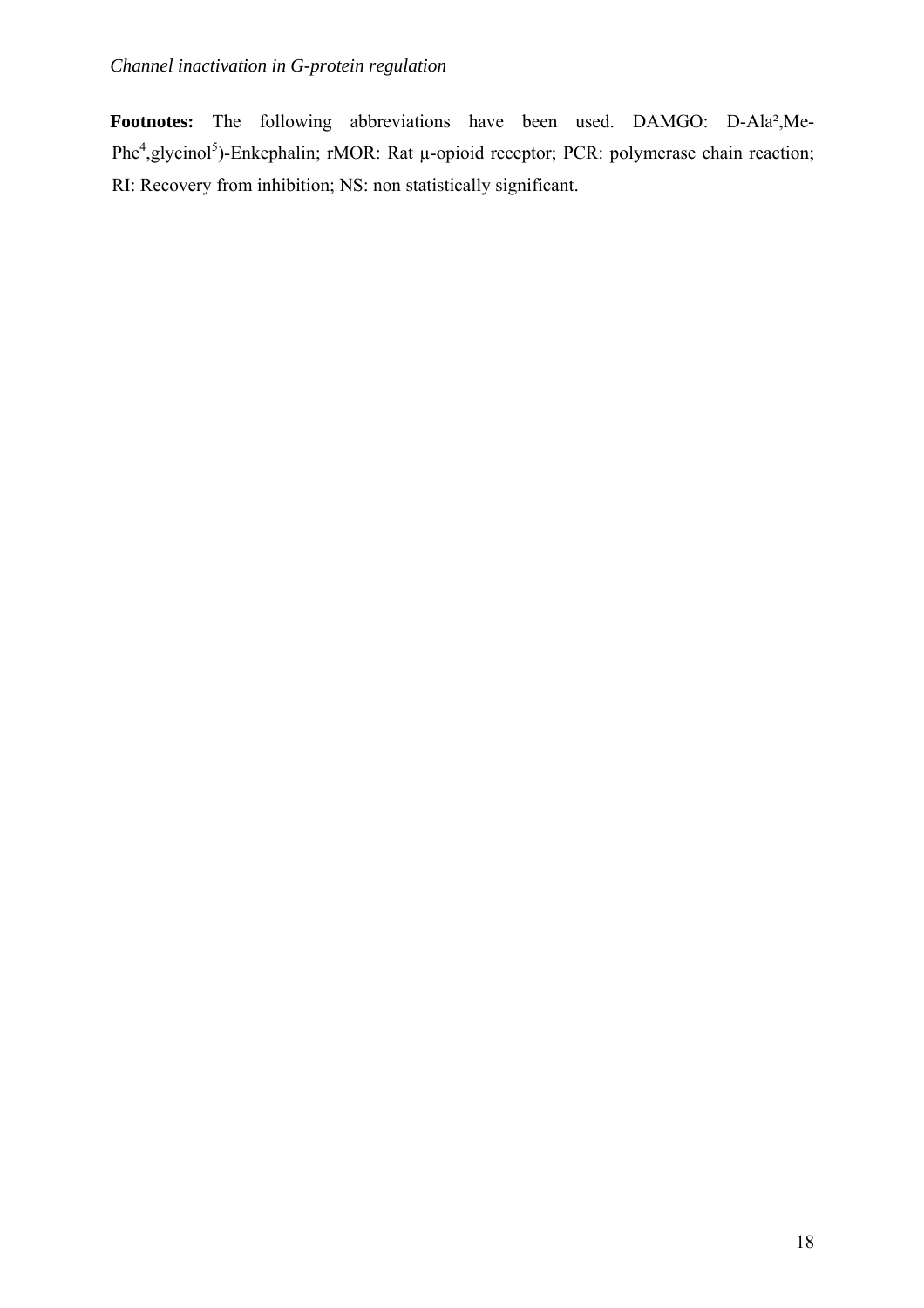### **References**

1. Agler HL, Evans J, Tay LH, Anderson MJ, Colecraft HM, Yue DT (2005) G proteingated inhibitory module of N-type  $(Ca<sub>v</sub>2.2) Ca<sup>2+</sup>$  channels. Neuron 46:891-904

2. Ahern CA, Sheridan DC, Cheng W, Mortenson L, Nataraj P, Allen P, De Waard M, Coronado R (2003)  $Ca^{2+}$  current and charge movements in skeletal myotubes promoted by the β-subunit of the dihydropyridine receptor in the absence of ryanodine receptor type 1. Biophys J 84:942-959

3. Artalejo CR, Adams ME, Fox AP (1994) Three types of  $Ca<sup>2+</sup>$  channel trigger secretion with different efficacies in chromaffin cells. Nature 367:72-76

4. Bean BP (1989) Neurotransmitter inhibition of neuronal calcium currents by changes in channel voltage dependence. Nature 340:153-156

5. Bell TJ, Thaler C, Castiglioni AJ, Helton TD, Lipscombe D (2004) Cell-specific alternative splicing increases calcium channel current density in the pain pathway. Neuron 41:127-138

6. Bertram R, Swanson J, Yousef M, Feng ZP, Zamponi GW (2003) A minimal model for G protein-mediated synaptic facilitation and depression. Journal of neurophysiology 90:1643-1653

7. Boland LM, Bean BP (1993) Modulation of N-type calcium channels in bullfrog sympathetic neurons by luteinizing hormone-releasing hormone: kinetics and voltage dependence. J Neurosci 13:516-533

8. Brody DL, Patil PG, Mulle JG, Snutch TP, Yue DT (1997) Bursts of action potential waveforms relieve G-protein inhibition of recombinant P/O-type  $Ca^{2+}$  channels in HEK 293 cells. J Physiol 499 ( Pt 3):637-644

9. Burgess DL, Jones JM, Meisler MH, Noebels JL (1997) Mutation of the  $Ca^{2+}$  channel β subunit gene Cchb4 is associated with ataxia and seizures in the lethargic (lh) mouse. Cell 88:385-392

10. Caddick SJ, Wang C, Fletcher CF, Jenkins NA, Copeland NG, Hosford DA (1999) Excitatory but not inhibitory synaptic transmission is reduced in lethargic (Cacnb4(lh)) and tottering (Cacna1atg) mouse thalami. Journal of neurophysiology 81:2066-2074

11. Canti C, Bogdanov Y, Dolphin AC (2000) Interaction between G proteins and accessory subunits in the regulation of  $\alpha_{1B}$  calcium channels in Xenopus oocytes. J Physiol 527 Pt 3:419-432

12. Canti C, Page KM, Stephens GJ, Dolphin AC (1999) Identification of residues in the N terminus of  $\alpha_{1B}$  critical for inhibition of the voltage-dependent calcium channel by  $G_{\beta y}$ . J Neurosci 19:6855-6864

13. Chien AJ, Carr KM, Shirokov RE, Rios E, Hosey MM (1996) Identification of palmitoylation sites within the L-type calcium channel  $\beta_{2a}$  subunit and effects on channel function. J Biol Chem 271:26465-26468

14. De Waard M, Hering J, Weiss N, Feltz A (2005) How do G proteins directly control neuronal Ca<sup>2+</sup> channel function? Trends Pharmacol Sci 26:427-436

15. De Waard M, Liu H, Walker D, Scott VE, Gurnett CA, Campbell KP (1997) Direct binding of G-protein βγ complex to voltage-dependent calcium channels. Nature 385:446-450 16. De Waard M, Pragnell M, Campbell KP (1994)  $Ca^{2+}$  channel regulation by a conserved β subunit domain. Neuron 13:495-503

17. Doupnik CA, Pun RY (1994) G-protein activation mediates prepulse facilitation of  $Ca<sup>2+</sup>$  channel currents in bovine chromaffin cells. J Membr Biol 140:47-56

18. Dunlap K, Fischbach GD (1981) Neurotransmitters decrease the calcium conductance activated by depolarization of embryonic chick sensory neurones. J Physiol 317:519-535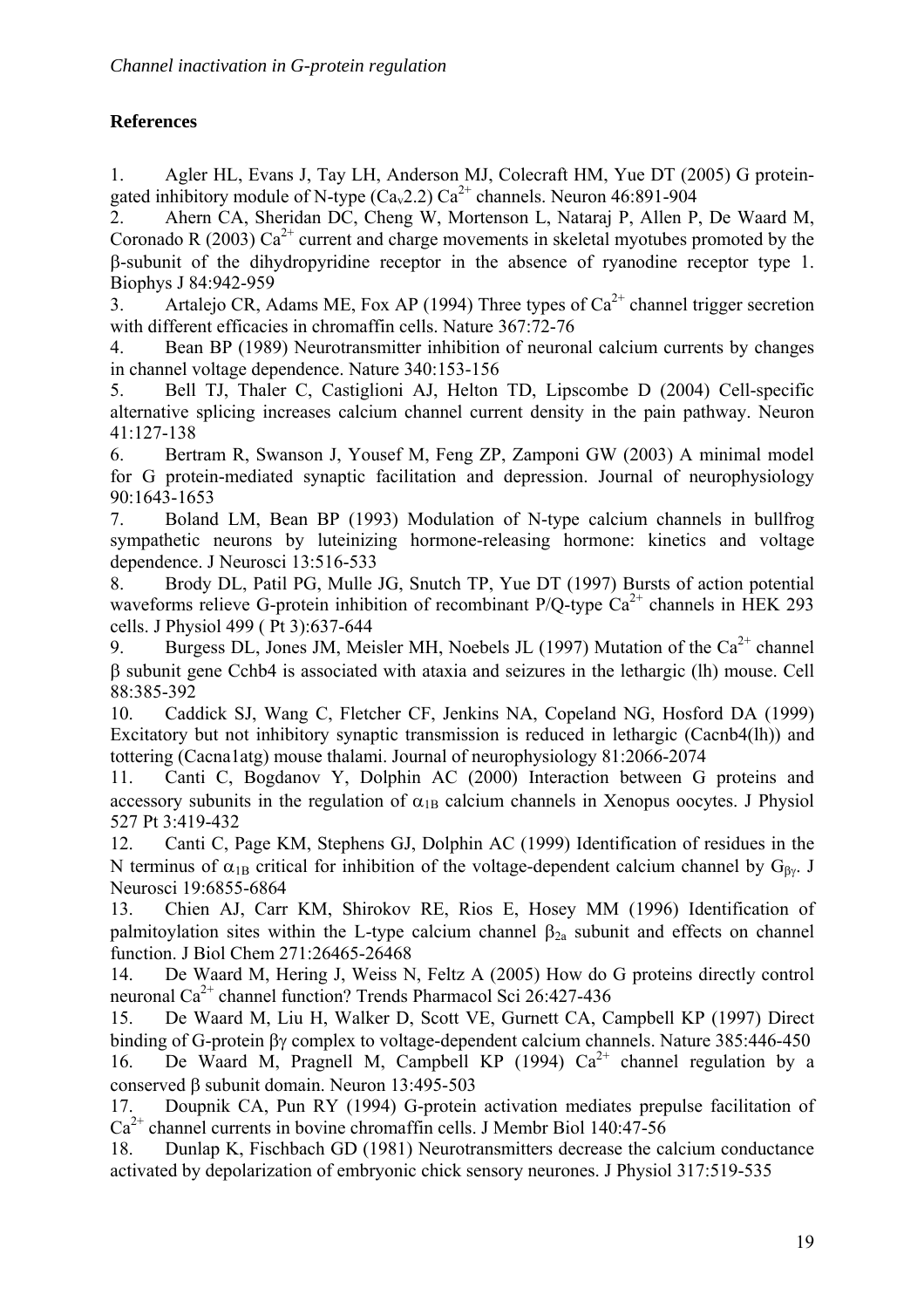19. Eppig JJ, Dumont JN (1976) Defined nutrient medium for the in vitro maintenance of Xenopus laevis oocytes. In Vitro 12:418-427

20. Feng ZP, Arnot MI, Doering CJ, Zamponi GW (2001) Calcium channel β subunits differentially regulate the inhibition of N-type channels by individual  $G_B$  isoforms. J Biol Chem 276:45051-45058

21. Geib S, Sandoz G, Cornet V, Mabrouk K, Fund-Saunier O, Bichet D, Villaz M, Hoshi T, Sabatier JM, De Waard M (2002) The interaction between the I-II loop and the III-IV loop of Cav2.1 contributes to voltage-dependent inactivation in a β-dependent manner. J Biol Chem 277:10003-10013

22. Herlitze S, Garcia DE, Mackie K, Hille B, Scheuer T, Catterall WA (1996) Modulation of  $Ca^{2+}$  channels by G-protein  $\beta$  subunits. Nature 380:258-262

23. Herlitze S, Hockerman GH, Scheuer T, Catterall WA (1997) Molecular determinants of inactivation and G protein modulation in the intracellular loop connecting domains I and II of the calcium channel  $\alpha_{1A}$  subunit. Proc Natl Acad Sci U S A 94:1512-1516

24. Herlitze S, Xie M, Han J, Hummer A, Melnik-Martinez KV, Moreno RL, Mark MD (2003) Targeting mechanisms of high voltage-activated  $Ca^{2+}$  channels. J Bioenerg Biomembr 35:621-637

25. Hille B (1994) Modulation of ion-channel function by G-protein-coupled receptors. Trends Neurosci 17:531-536

26. Ikeda SR (1991) Double-pulse calcium channel current facilitation in adult rat sympathetic neurones. J Physiol 439:181-214

27. Ikeda SR (1996) Voltage-dependent modulation of N-type calcium channels by Gprotein βγ subunits. Nature 380:255-258

28. Lin Z, Haus S, Edgerton J, Lipscombe D (1997) Identification of functionally distinct isoforms of the N-type  $Ca^{2+}$  channel in rat sympathetic ganglia and brain. Neuron 18:153-166

29. Lipscombe D, Kongsamut S, Tsien RW (1989)  $\alpha$ -adrenergic inhibition of sympathetic neurotransmitter release mediated by modulation of N-type calcium-channel gating. Nature 340:639-642

30. Marchetti C, Carbone E, Lux HD (1986) Effects of dopamine and noradrenaline on  $Ca<sup>2+</sup>$  channels of cultured sensory and sympathetic neurons of chick. Pflugers Arch 406:104-111

31. Meir A, Dolphin AC (2002) Kinetics and  $G_{\beta\gamma}$  modulation of Ca<sub>v</sub>2.2 channels with different auxiliary β subunits. Pflugers Arch 444:263-275

32. Olcese R, Qin N, Schneider T, Neely A, Wei X, Stefani E, Birnbaumer L (1994) The amino terminus of a calcium channel β subunit sets rates of channel inactivation independently of the subunit's effect on activation. Neuron 13:1433-1438

33. Page KM, Canti C, Stephens GJ, Berrow NS, Dolphin AC (1998) Identification of the amino terminus of neuronal Ca2+ channel  $\alpha_1$  subunits  $\alpha_{1B}$  and  $\alpha_{1E}$  as an essential determinant of G-protein modulation. J Neurosci 18:4815-4824

34. Page KM, Stephens GJ, Berrow NS, Dolphin AC (1997) The intracellular loop between domains I and II of the B-type calcium channel confers aspects of G-protein sensitivity to the E-type calcium channel. J Neurosci 17:1330-1338

35. Patil PG, de Leon M, Reed RR, Dubel S, Snutch TP, Yue DT (1996) Elementary events underlying voltage-dependent G-protein inhibition of N-type calcium channels. Biophys J 71:2509-2521

36. Penington NJ, Kelly JS, Fox AP (1991) A study of the mechanism of  $Ca^{2+}$  current inhibition produced by serotonin in rat dorsal raphe neurons. J Neurosci 11:3594-3609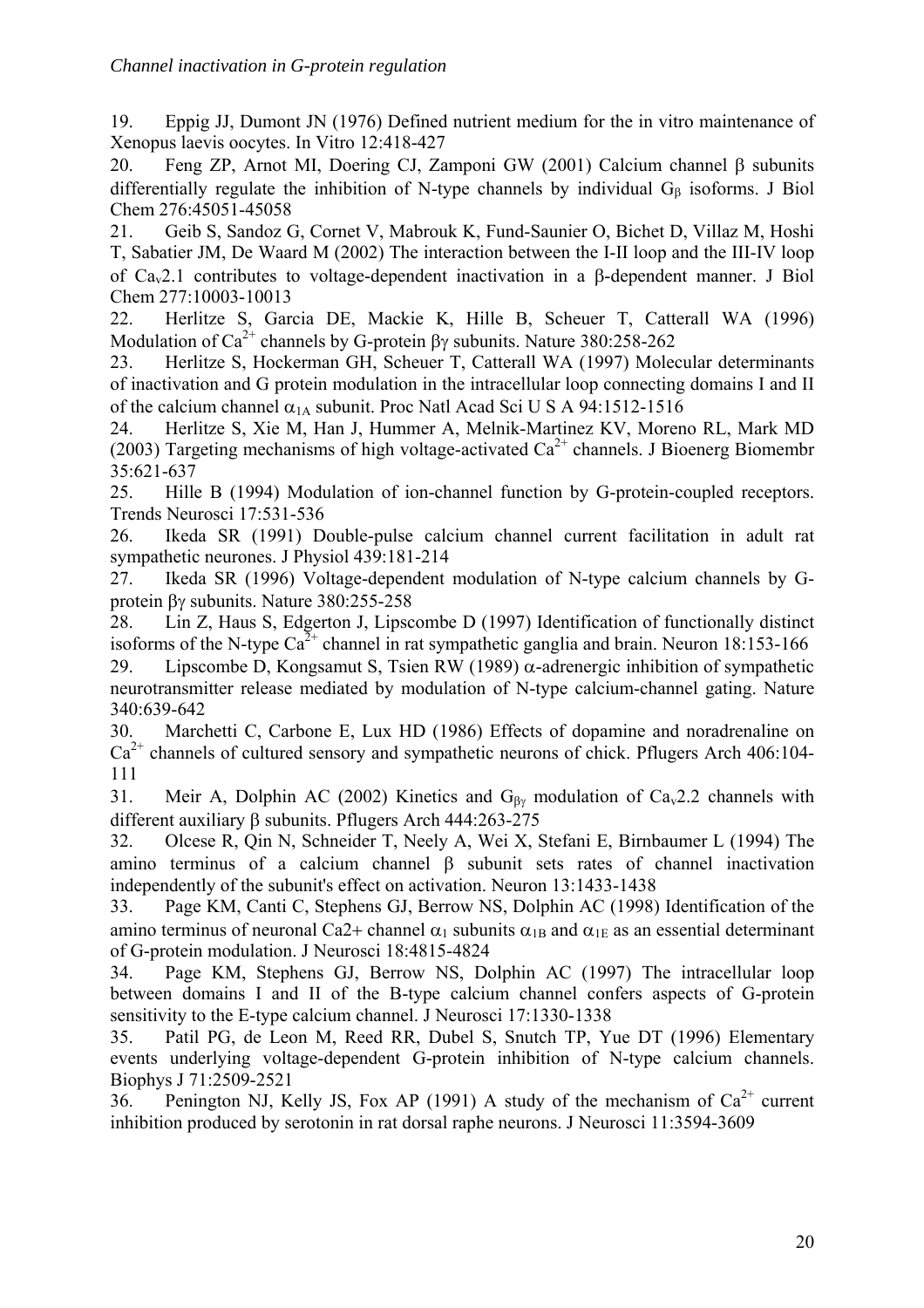37. Qin N, Olcese R, Zhou J, Cabello OA, Birnbaumer L, Stefani E (1996) Identification of a second region of the β-subunit involved in regulation of calcium channel inactivation. Am J Physiol 271:C1539-1545

38. Qin N, Platano D, Olcese R, Stefani E, Birnbaumer L (1997) Direct interaction of G<sub>βγ</sub> with a C-terminal G<sub>Bγ</sub>-binding domain of the Ca<sup>2+</sup> channel  $\alpha_1$  subunit is responsible for channel inhibition by G protein-coupled receptors. Proc Natl Acad Sci U S A 94:8866-8871

39. Reid CA, Bekkers JM, Clements JD (2003) Presynaptic  $Ca^{2+}$  channels: a functional patchwork. Trends Neurosci 26:683-687

40. Restituito S, Cens T, Barrere C, Geib S, Galas S, De Waard M, Charnet P (2000) The  $\beta_{2a}$  subunit is a molecular groom for the Ca<sup>2+</sup> channel inactivation gate. J Neurosci 20:9046-9052

41. Sandoz G, Lopez-Gonzalez I, Stamboulian S, Weiss N, Arnoult C, De Waard M (2004) Repositioning of charged I-II loop amino acid residues within the electric field by β subunit as a novel working hypothesis for the control of fast P/Q calcium channel inactivation. Eur J Neurosci 19:1759-1772

42. Scott RH, Dolphin AC (1990) Voltage-dependent modulation of rat sensory neurone calcium channel currents by G protein activation: effect of a dihydropyridine antagonist. Br J Pharmacol 99:629-630

43. Scott VE, De Waard M, Liu H, Gurnett CA, Venzke DP, Lennon VA, Campbell KP (1996) β subunit heterogeneity in N-type  $Ca^{2+}$  channels. J Biol Chem 271:3207-3212

44. Simen AA, Lee CC, Simen BB, Bindokas VP, Miller RJ (2001) The C terminus of the  $Ca^{2+}$  channel  $\alpha_{1B}$  subunit mediates selective inhibition by G-protein-coupled receptors. J Neurosci 21:7587-7597

45. Stephens GJ, Page KM, Bogdanov Y, Dolphin AC (2000) The  $\alpha_{1B} Ca^{2+}$  channel amino terminus contributes determinants for β subunit-mediated voltage-dependent inactivation properties. J Physiol 525 Pt 2:377-390

46. Stotz SC, Hamid J, Spaetgens RL, Jarvis SE, Zamponi GW (2000) Fast inactivation of voltage-dependent calcium channels. A hinged-lid mechanism? J Biol Chem 275:24575- 24582

47. Takahashi T, Momiyama A (1993) Different types of calcium channels mediate central synaptic transmission. Nature 366:156-158

48. Weiss N, Arnoult C, Feltz A, De Waard M (2006) Contribution of the kinetics of G protein dissociation to the characteristic modifications of N-type calcium channel activity. Neurosci Res 56: 332-343

49. Weiss N, De Waard M (2006) Introducing an alternative biophysical method to analyze direct G protein regulation of voltage-dependent calcium channels. J Neurosci Methods doi:10.1016/j.jneumeth.2006.08.010

50. Williams S, Serafin M, Muhlethaler M, Bernheim L (1997) Facilitation of N-type calcium current is dependent on the frequency of action potential-like depolarizations in dissociated cholinergic basal forebrain neurons of the guinea pig. J Neurosci 17:1625-1632

51. Wu LG, Saggau P (1997) Presynaptic inhibition of elicited neurotransmitter release. Trends Neurosci 20:204-212

52. Zamponi GW (2001) Determinants of G protein inhibition of presynaptic calcium channels. Cell Biochem Biophys 34:79-94

53. Zamponi GW, Bourinet E, Nelson D, Nargeot J, Snutch TP (1997) Crosstalk between G proteins and protein kinase C mediated by the calcium channel  $\alpha_1$  subunit. Nature 385:442-446

54. Zhang JF, Ellinor PT, Aldrich RW, Tsien RW (1996) Multiple structural elements in voltage-dependent  $Ca^{2+}$  channels support their inhibition by G proteins. Neuron 17:991-1003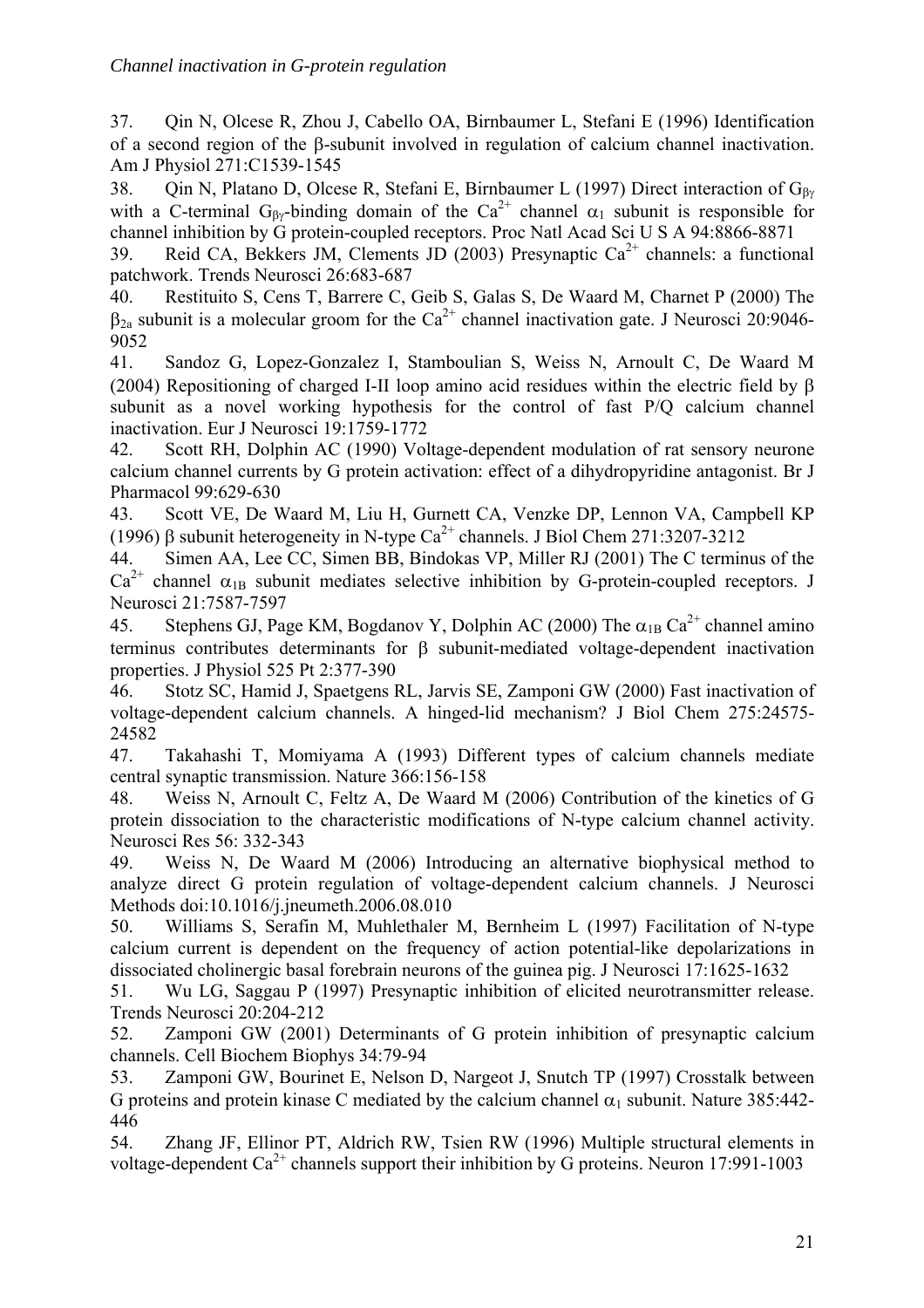#### **Figure legends**

**Fig. 1** Illustration of steps leading to the determination of the biophysical parameters of Ntype currents regulation by G-proteins, according to (49). **a** Representative Ca<sub>v</sub>2.2 /  $\beta_{1b}$ current traces elicited at 10 mV for control  $(I_{\text{Control}})$  and DAMGO  $(I_{\text{DAMGO}})$  conditions. **b** Subtracting  $I_{DAMGO}$  from  $I_{Control}$  results in  $I_{Lost}$  (blue trace), the evolution of the lost current under G-protein activation. I<sub>Control</sub> and I<sub>Lost</sub> are then extrapolated to  $t = 0$  ms (the start of the depolarisation) by fitting traces (red dashed lines) with a single and double exponential, respectively, in order to determine  $GI_{t_0}$ , the maximal extend of G-protein inhibition. **c**  $I_{DAMGO}$ without unbinding (I<sub>DAMGO</sub> wo unbinding, blue trace) represents an estimate of the amount of control current that is present in  $I_{DAMGO}$  and is obtained by the following equation:  $I_{DAMGO}$  without  $_{\rm unbinding}$  =  $\rm I_{Control} \times (1-(I_{Lost_{t_0}}/~I_{Control_{t_0}})$ . **d** Subtracting I<sub>DAMGO wo unbinding from I<sub>DAMGO</sub> results in</sub> I<sub>G-protein unbinding with inactivation</sub> (blue trace), the evolution of inhibited current that recovers from G-protein inhibition following depolarisation. **e** IG-protein unbinding with inactivation is divided by the fit trace (normalized to 1) describing inactivation kinetics of the control current (grey dashed line) in order to reveal the net kinetics of G-protein dissociation (I<sub>G-protein unbinding</sub>, blue trace) from the channels. A fit of IG-protein unbinding (red dashed line) by a mono-exponential decrease provides the time constant τ of G-protein dissociation from the channel. **f** The percentage of recovery from G-protein inhibition (RI, in red) at the end of 500 ms pulse is measured as  $RI =$  $(I_{\text{DAMGO}} - I_{\text{DAMGO}}) / (I_{\text{Control}} - I_{\text{DAMGO}})$  wo unbinding)  $\times$  100. Arrows indicate the start of the depolarisation.

**Fig. 2** Maximal G-protein inhibition of N-type currents is independent of the type of β subunits. **a** Representative current traces elicited at 10 mV before ( $I_{\text{Control}}$ ) and under 10  $\mu$ M DAMGO application (I<sub>DAMGO</sub>) for Ca<sub>v</sub>2.2 channels co-expressed with the  $\beta_{1b}$ ,  $\beta_{2a}$ ,  $\beta_3$  or  $\beta_4$ subunit (top panel). Corresponding traces allowing the measurement of the maximal DAMGO inhibition at the start of the depolarisation  $(GL_{t_0})$  are also shown for each experimental condition (bottom panel).  $I_{\text{Control}}$  and  $I_{\text{Last}}$  (obtain by subtracting  $I_{\text{DAMGO}}$  from  $I_{\text{Control}}$ ) were fitted by a mono- and a double exponential respectively (red dash lines) in order to better estimate the maximal extent of DAMGO-inhibited current before the start of the depolarisation  $\text{(GI}_{t_0})$ . The red double arrow indicates the extent the DAMGO-inhibited current at t = 0 ms. Traces were normalized at the maximal value of  $I_{Control}$  at t = 0 ms in order to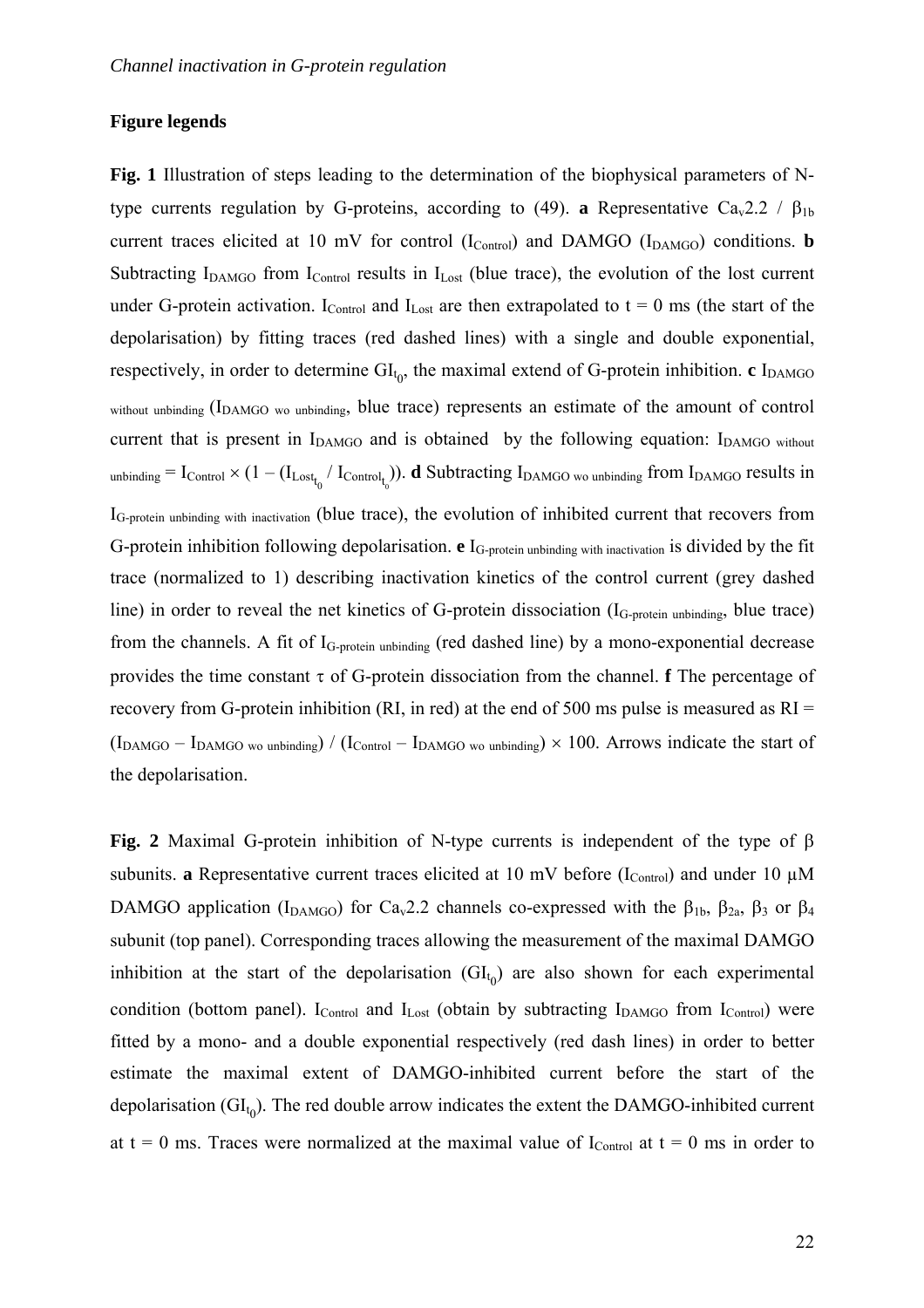easily compare the extent of current inhibition. **b** Block diagram representation of  $GI_{t_0}$  for each experimental condition. Data are expressed as mean ± S.E.M (in red) for *n* studied cells.

**Fig. 3** Influence of β subunits on the recovery of N-type channel inhibition by G-proteins. **a** Representative current traces before  $(I_{\text{Control}})$  and during application of 10  $\mu$ M DAMGO (I<sub>DAMGO</sub>) are shown at 10 mV for Ca<sub>v</sub>2.2 channels expressed with  $\beta_{1a}$ ,  $\beta_{2a}$ ,  $\beta_3$  or  $\beta_4$  subunit (left panel). Corresponding IG-protein unbinding traces are shown for each condition (middle panel) and were fitted by a mono-exponential decrease (red dashed line) in order to determine the time constant  $\tau$  of G-protein unbinding from the channel. The arrow indicates the start of the depolarisation. Traces were normalized in order to better compare kinetics. Traces that allowed the measurement of RI values (in red) are also shown for each condition (right panel). **b** Box plot representation of the time constant  $\tau$  of G-protein unbinding as a function of the type of β subunit co-expressed with Cav2.2 channels. Number of cells studied is indicated in parentheses. **c** Block diagram representation of RI values measured after 500 ms depolarisation as a function of the type of the  $\beta$  subunit expressed with Ca<sub>v</sub>2.2 channels. Data are expressed as mean  $\pm$  S.E.M (in red) for *n* studied cells. Statistical *t*-test: NS, none statistically significant; \*,  $p \le 0.05$ ; \*\*  $p \le 0.01$ ; \*\*\*,  $p \le 0.001$ .

**Fig. 4** Slowing of inactivation kinetics by N-terminal truncated  $\beta_{1b}$  subunit modifies recovery of N-type currents inhibition by G-proteins. **a** Representative current elicited by a step depolarisation at 10 mV for Ca<sub>v</sub>2.2 channels co-expressed with the wild-type  $\beta_{1b}$  subunit or with the N-terminal truncated  $\beta_{1b \text{ AN}}$  subunit. Current traces were normalized to facilitate comparison of the kinetics and extent of inactivation. **b** Block diagram representation of the extent of inactivated current after 500 ms depolarisation. **c** Representative current traces before (I<sub>Control</sub>) and during application of 10  $\mu$ M DAMGO (I<sub>DAMGO</sub>) are shown at 10 mV for Ca<sub>v</sub>2.2 channels co-expressed with the wild-type  $β_{1b}$  subunit or with the truncated  $β_{1b}$  ΔN subunit (left panel). Corresponding normalized I<sub>G-protein unbinding</sub> traces fitted by a monoexponential decrease (red dashed line) are shown for each condition (middle panel). The arrow indicates the start of the depolarisation. The black dotted line represents the Ca<sub>v</sub>2.2 /  $\beta_{1b}$ channel condition shown for comparison. Corresponding traces allowed the measure of RI values (in red) are also shown for each experimental condition (right panel). **d** Box plot representation of time constants τ of recovery from G-protein inhibition at 10 mV for each experimental condition. **e** Block diagram representation of RI values after 500 ms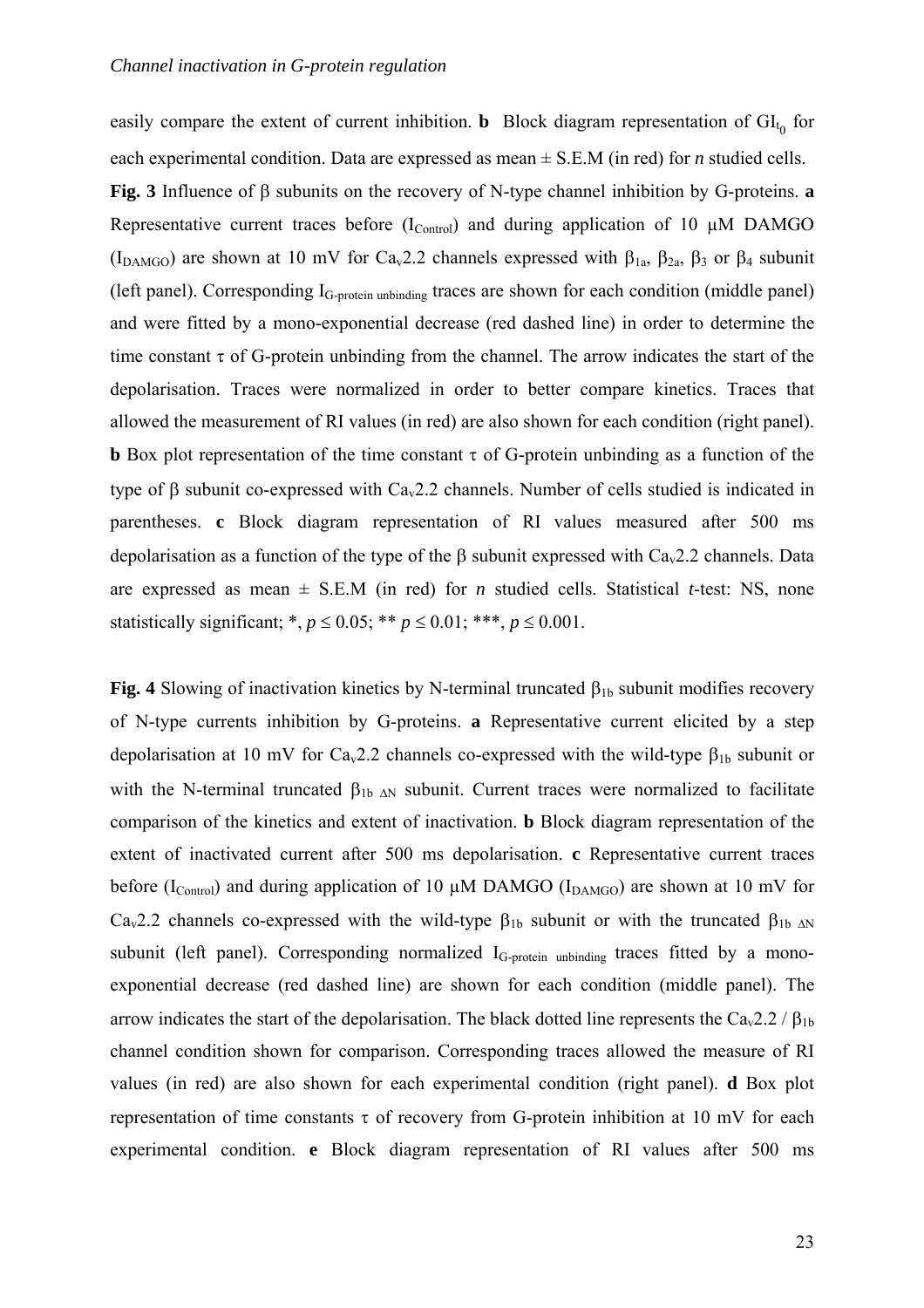depolarisation at 10 mV for each experimental condition. Data are expressed as mean  $\pm$  S.E.M (in red) for *n* studied cells. Statistical *t*-test: \*\*\*,  $p \le 0.001$ .

**Fig. 5** Slower inactivation kinetics induced by N-terminal truncated  $\beta_3$  subunit also modifies recovery of N-type current inhibition by G-proteins. Legends as in **Fig. 4** but for cells expressing  $Ca<sub>v</sub>2.2$  channels in combination with the wild-type  $\beta_3$  subunit or with the Nterminal truncated  $β_3$  ΔN subunit. Data are expressed as mean  $\pm$  S.E.M (in red) for *n* studied cells. Statistical *t*-test: \*\*,  $p \le 0.01$ ; \*\*\*,  $p \le 0.001$ .

**Fig. 6** Slowing of inactivation kinetics by membrane anchoring of  $\beta_{1b}$  subunit modifies recovery of N-type current inhibition by G-proteins. Legends as in **Fig. 4** but for cells expressing  $Ca<sub>v</sub>2.2$  channels in combination with the wild-type  $\beta_{1b}$  subunit or with the membrane-linked CD8−β1b subunit. Data are expressed as mean ± S.E.M (in red) for *n* studied cells. Statistical *t*-test: \*\*\*,  $p \le 0.001$ .

**Fig. 7** The extent of N-type channel inactivation correlates with the extent of current recovery from G-protein inhibition. **a** An example of the influence of membrane potential values on the time constant τ of current recovery from G-protein inhibition is shown for Ca<sub>v</sub>2.2 /  $\beta_{1b}$ channels. Normalized IG-protein unbinding traces fitted by a mono-exponential decrease (red dashed line) are shown for a range of potentials from 0 to +40 mV (left panel). The arrow indicates the start of the depolarisation. Traces were superimposed to facilitate kinetic comparisons. Corresponding voltage-dependence of the time constant  $\tau$  of current recovery from G-protein inhibition (n=13) is shown (middle panel). Data are expressed as mean  $\pm$  S.E.M (in red) and were fitted with by a sigmoid function. Scheme illustrating normalized I<sub>G-protein unbinding trace</sub> for a define time constant  $\tau$  of 50 ms  $\pm$  5 ms (red and black lines respectively) (right panel). Grey area represents the accepted variation in  $\tau$  values ( $\pm$  10%) for the incorporation of current traces in our subsequent analyses. The arrow indicates the virtual start of the depolarisation. **b** Representative normalized current traces before  $(I_{\text{Control}})$  and under 10  $\mu$ M DAMGO application (I<sub>DAMGO</sub>) for Ca<sub>v</sub>2.2 expressed in combination with  $\beta_{2a}$ ,  $\beta_4$  or  $\beta_{1b}$  subunit at +20 mV, +10 mV et +10 mV respectively (left panel). Traces were selected on the basis of the measured recovery G-protein inhibition time constant  $\tau$  (between 45 and 55 ms). Corresponding traces allowing the measurement of RI values (in red) after a 500 ms depolarisation (right panel). The grey area represents the extent of current inactivation during